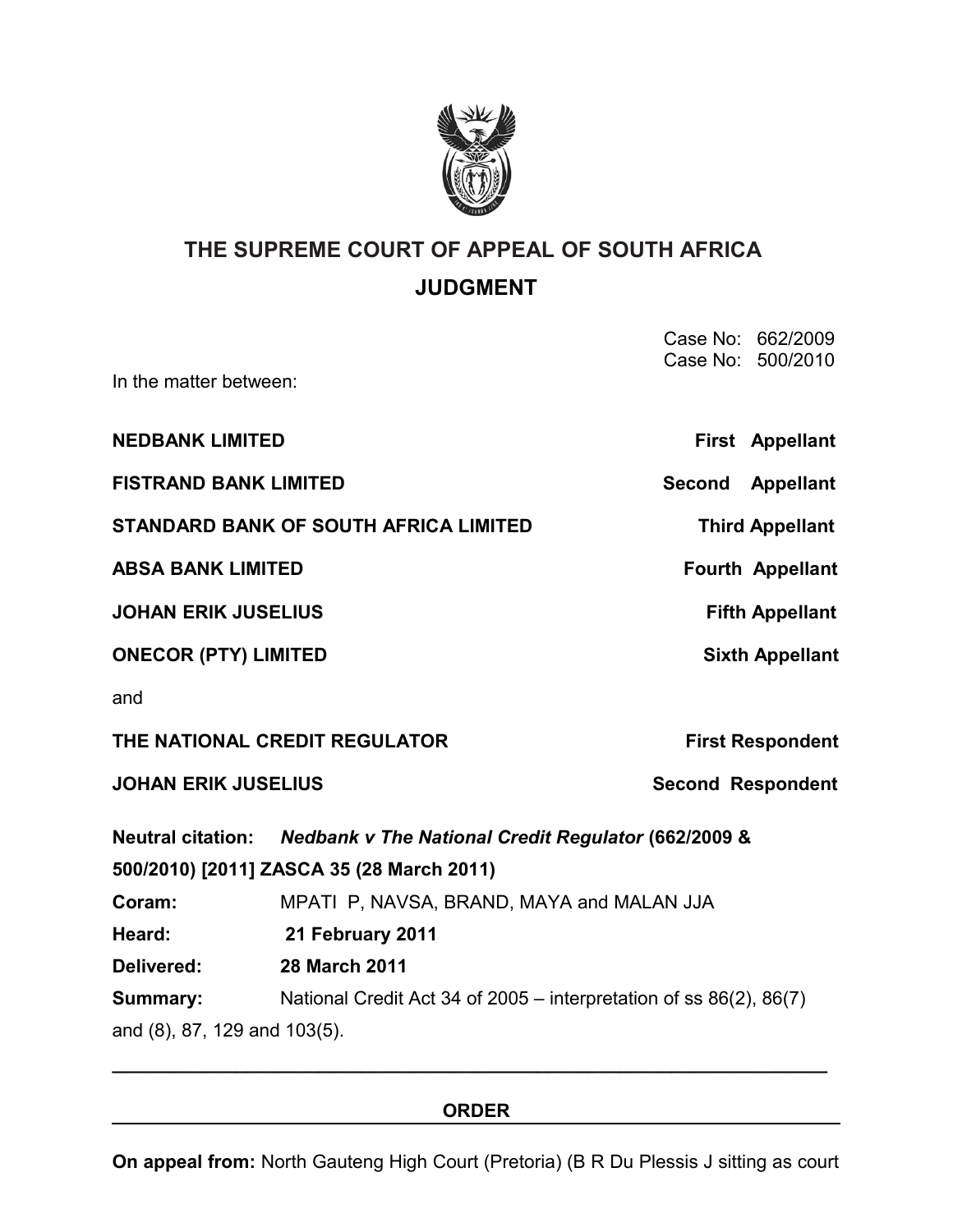of first instance):

All the appeals are dismissed.

### **JUDGMENT**

**\_\_\_\_\_\_\_\_\_\_\_\_\_\_\_\_\_\_\_\_\_\_\_\_\_\_\_\_\_\_\_\_\_\_\_\_\_\_\_\_\_\_\_\_\_\_\_\_\_\_\_\_\_\_\_\_\_\_\_\_\_\_\_\_\_\_\_\_\_**

Malan JA (MPATI P, NAVSA, BRAND, MAYA JJA concurring)

Introduction

[1] The National Credit Act 34 of 2005 (the NCA) came into full force and effect on 1 June 2007. The NCA is not an amendment of previous legislation dealing with consumer credit. It seeks to achieve much more and replaces legislation that governed consumer credit for more than a quarter of a century.<sup>[1](#page-1-0)</sup> The objects are set out in s 3 and are directed at providing protection for the consumer and addressing imbalances that exist between consumers and credit providers. The NCA seeks –

'to promote and advance the social and economic welfare of South Africans, promote a fair, transparent, competitive, sustainable, responsible, efficient, effective and accessible credit market and industry, and to protect consumers, by –

...

(g) addressing and preventing over-indebtedness of consumers, and providing mechanisms for resolving over-indebtedness based on the principle of satisfaction by the consumer of all responsible financial obligations;

(h) providing for a consistent and accessible system of consensual resolution of disputes arising from credit agreements; and

(i) providing for a consistent and harmonised system of debt restructuring, enforcement and judgment, which places priority on the eventual satisfaction of all responsible consumer obligations under credit agreements.'

[[2](#page-1-1)] The NCA must be interpreted in a manner that gives effect to these objects.<sup>2</sup> Appropriate foreign and international law may be considered in construing the NCA.<sup>[3](#page-1-2)</sup>

<span id="page-1-0"></span><sup>1</sup> See J W Scholtz in J W Scholtz, J M Otto, E van Zyl, C M van Heerden and N Campbell *Guide to the National Credit Act* (2008) Service Issue 2 p 2-1 (*Guide)*; J M Otto and R L Otto *The National Credit Act Explained* 2 ed (2010) p 3 and cf the remarks in *ABSA Bank Ltd v Prochaska t/a Bianca Cara Interiors* 2009 (2) SA 512 (D) para 16ff.

<span id="page-1-2"></span><span id="page-1-1"></span><sup>2</sup> Section 2(1). Cf *ABSA Bank Ltd v De Villiers & another* 2009(5) SA 40 (C) para 27; *Ex parte Ford* and two similar cases 2009 (3) SA 376 (WC) para 20; *Standard Bank of South Africa Ltd v Hales & another* 2009 (3) SA 315 (D) paras 11 and 13; *BMW Financial Services (SA) (Pty) Ltd v Mudaly* 2010 (5) SA 618 (KZD) para 16.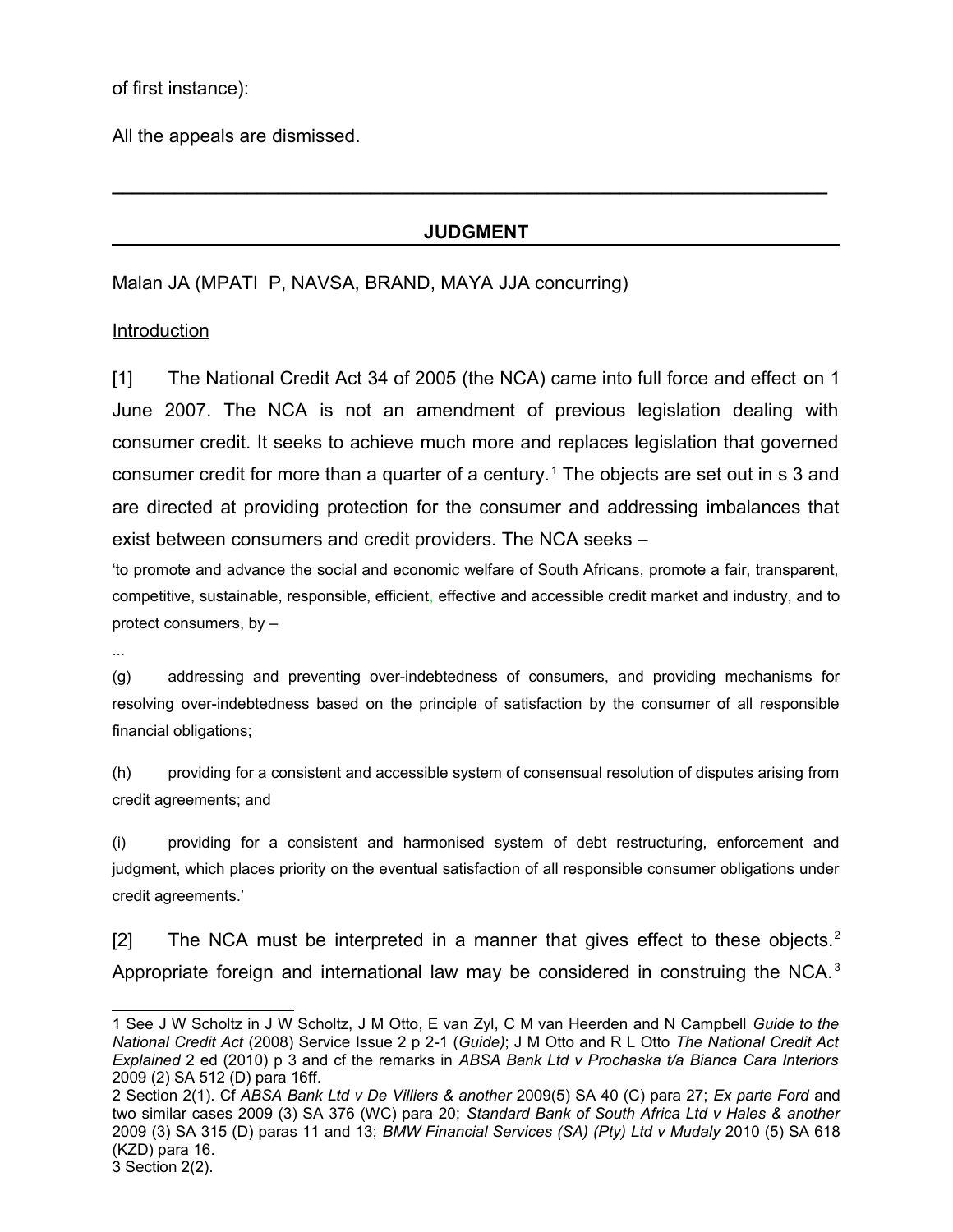Unfortunately, the NCA cannot be described as the 'best drafted Act of Parliament which was ever passed,<sup>2[4](#page-2-0)</sup> nor can the draftsman be said to have been blessed with the 'draftsmanship of a Chalmers'.<sup>[5](#page-2-1)</sup> Numerous drafting errors, untidy expressions and inconsistencies make its interpretation a particularly trying exercise.<sup>[6](#page-2-2)</sup> Indeed, these appeals demonstrate the numerous disputes that have arisen around the construction of the NCA. The interpretation of the NCA calls for a careful balancing of the competing interests sought to be protected, and not for a consideration of only the interests of either the consumer or the credit provider.<sup>[7](#page-2-3)</sup>

[3] This is an appeal by the Credit Regulator on the construction of ss 86(2) and 129 as well as appeals by the other parties relating to further sections of the NCA. I will deal with them under the appropriate headings.

### Sections 86(2) and 129

[4] The Credit Regulator's appeal concerns prayer 1.13 of the notice of motion for a declarator in the following terms:

'The reference in section 86(2) to the taking of a step in terms of s 129 to enforce a credit agreement is a reference to the commencement of legal proceedings mentioned in section 129(1)(b) and does not include steps taken in terms of section 129(1)(a) ...'.

[5] None of the other parties opposed the relief sought in prayer 1.13 in the court below. In this court, however, the declarator sought was opposed. Du Plessis J refused to grant the order applied for because he was not satisfied that the parties were correct in their interpretation of s 86(2) and, in the absence of full argument, declined to make the order. $8$ 

### [6] Section 86(2) reads as follows:

'An application in terms of this section may not be made in respect of, and does not apply to, a particular credit agreement if, at the time of that application, the credit provider under that credit agreement has proceeded to take the steps contemplated in section 129 to enforce that agreement.'

Section 129(1) provides:

<span id="page-2-0"></span><sup>4</sup> This was how the Bills of Exchange Act 1882 was described in *Bank Polski v K J Mulder & Co* [1942] 1 All ER 396 at 398.

<span id="page-2-1"></span><sup>5</sup> Chalmers was the draftsman of the English Bills of Exchange Act, 1882. See *British Movietonews Ld v London and District Cinemas Ld* [1951] 1 KB 190 at 202.

<span id="page-2-2"></span><sup>6</sup> Cf *Firstrand Bank Ltd t/a First National Bank v Seyffert & another* and three similar cases (6) SA 429 (GSJ) para 10.

<span id="page-2-3"></span><sup>7</sup> *BMW Financial Services (SA) (Pty) Ltd v Mudaly* para 16; *Firstrand Bank Ltd t/a First National Bank v Seyffert & another* and three similar cases para 10.

<span id="page-2-4"></span><sup>8</sup> *National Credit Regulator v Nedbank Ltd & others* 2009 (6) SA 295 (GNP) at 318I-319J.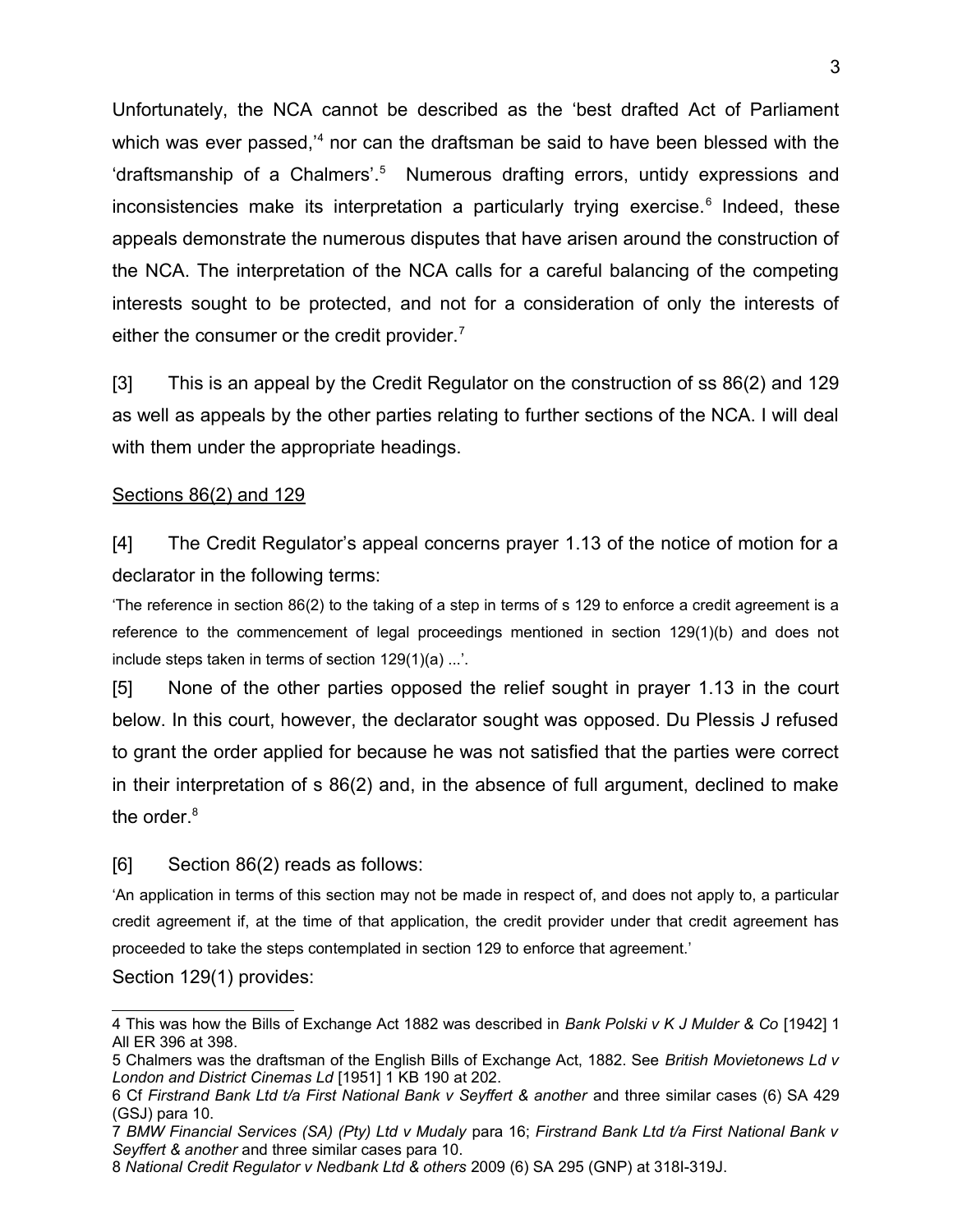'If the consumer is in default under a credit agreement, the credit provider –

(a) may draw the default to the notice of the consumer in writing and propose that the consumer refer the credit agreement to a debt counsellor, alternative dispute resolution agent, consumer court or ombud with jurisdiction, with the intent that the parties resolve any dispute under the agreement or develop and agree on a plan to bring the payments under the agreement up to date; and

(b) subject to section 130(2), may not commence any legal proceedings to enforce the agreement before –

- (i) first providing notice to the consumer, as contemplated in paragraph (a), or in section 86(10), as the case may be; and
- (ii) meeting any further requirements set out in section 130.'

[7] The question posed by the Credit Regulator has been and still is the subject of considerable academic debate.<sup>[9](#page-3-0)</sup> Boraine and Renke<sup>[10](#page-3-1)</sup> remarked that '[t]o interpret s 86(2) to read that the delivery of the s 129(1)(a) notice to the consumer means that the credit provider has proceeded to take steps to enforce the agreement (with the effect that no application for debt review may be made) would be nonsensical as it is proposed in the s 129(1)(a) notice that the consumer refer the matter to a debt counsellor.'

[8] Despite the use of the word 'may' in s 129(1)(a) the notice referred to therein is indeed a mandatory requirement prior to litigation to enforce a credit agreement.<sup>[11](#page-3-2)</sup> This is apparent when the subsection is read with ss 129(1)(b) and 130(1). Section 129(1) has been described as a 'gateway' or 'new pre-litigation layer to the enforcement process'. Delivery of the s 129(1)(a) notice was said to be a compulsory step 'devised by the legislature in an attempt to encourage parties to iron out their differences before seeking court intervention.<sup>[12](#page-3-3)</sup> As such it was said to give effect to the object of the NCA

<span id="page-3-0"></span><sup>9</sup> See C M van Heerden and J M Otto 'Debt enforcement in terms of the National Credit Act 34 of 2005' 2007 *TSAR* 655; Danie van Loggerenberg SC, Leon Dicker and Jacques Malan 'Aspects of debt enforcement under the National Credit Act' January/February 2008 *De Rebus* 40; C van Heerden in *Guide* p 11-10; A Boraine and S Renke 'Some practical and comparative aspects of the cancellation of instalment agreements in terms of the National Credit Act 34 of 2005 (Part 2)' (2008) 41 *De Jure* 1 p 9 and J M Otto and R L Otto *The National Credit Act Explained* 2 ed (2010) p 100; J M Otto 'Overindebtedness and applications for debt review in terms of the National Credit Act: Consumers beware! *Firstrand Bank Ltd v Olivier*' (2009) 21 *SA Merc LJ* 272 p 276-7; and J M Otto 'Die oorbelaste skuldverbruiker: die Nasionale Kredietwet verleen geensins onbeperkte vrydom van skulde nie' 2010 *TSAR* 399 p 405. See the discussion of the literature by Wallis J in *BMW Financial Services (SA) (Pty) Ltd v Mudaly* para 6ff.

<span id="page-3-1"></span><sup>10</sup> A Boraine and S Renke p 9 fn 186.

<span id="page-3-2"></span><sup>11</sup> Section 129(1)(b)(i). See *ABSA Bank Ltd v De Villiers* para 14; *ABSA Bank Ltd v Prochaska t/a Bianca Cara Interiors* para 27.

<span id="page-3-3"></span><sup>12</sup> Van Heerden in *Guide* p 12-7 and 12-8.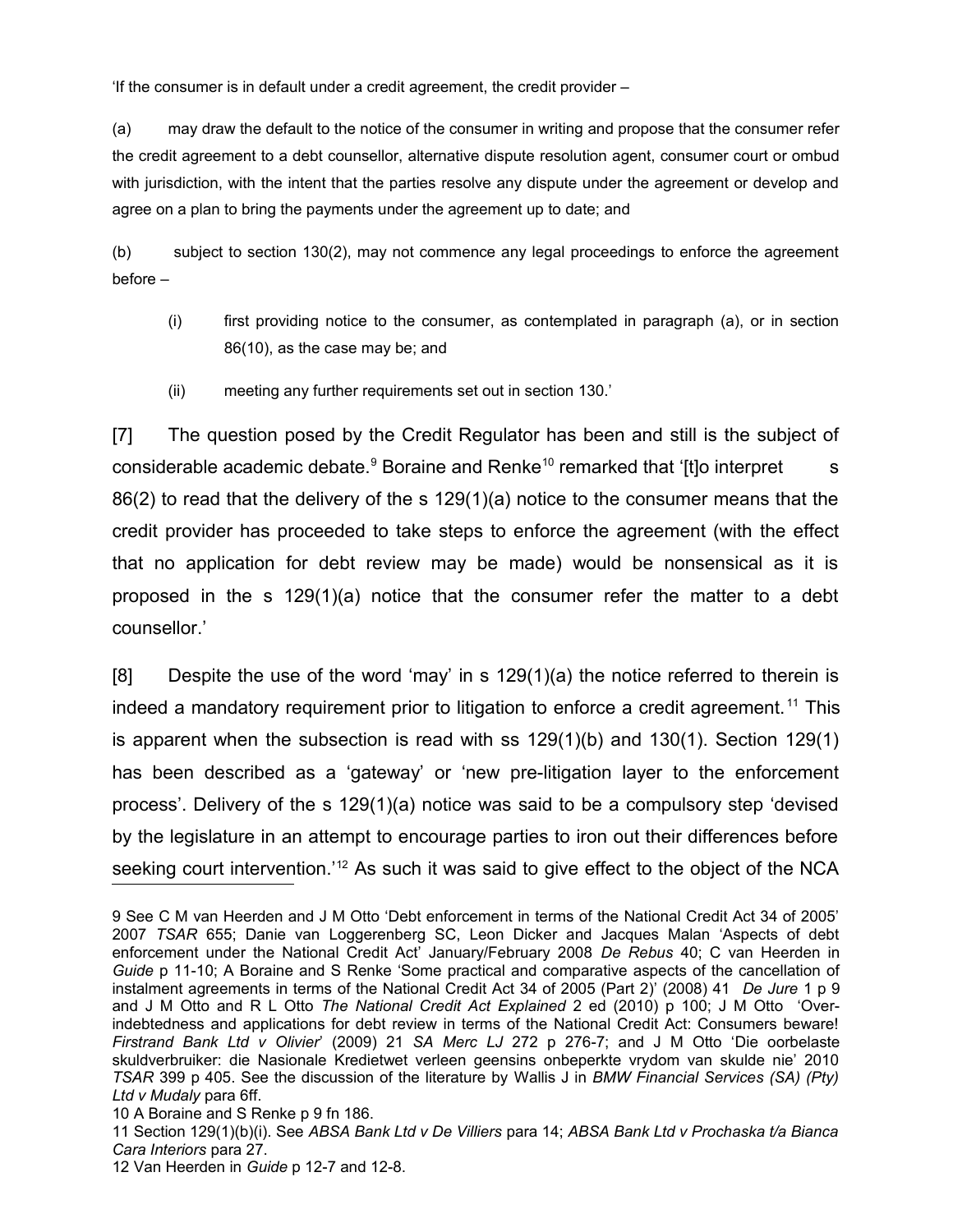set out in  $s$  3(h),  $^{13}$  $^{13}$  $^{13}$  by encouraging 'a consistent and accessible system of consensual resolution of disputes arising from credit agreements', and as such it is also consistent with s 3(i). This construction is the subject matter of the appeal by the Credit Regulator. It is not only the subject of the academic debate referred to but also of conflicting decisions.[14](#page-4-1) An analysis of the relevant provisions is thus required.

[9] The notice required by s 129(1)(a) refers to a specific credit agreement in respect of which the consumer is in default. It must 'propose' that the consumer refer the credit agreement to a debt counsellor, alternative dispute resolution agent, consumer court or ombud 'with the intent that the parties resolve any dispute under the agreement or develop and agree on a plan to bring the payments under the agreement up to date'. The s 129(1)(a) notice deals with one credit agreement only and seeks to bring about a consensual resolution relating to that agreement. It does not contemplate a general debt restructuring as envisaged by ss 86 and 87.[15](#page-4-2) As was stated by Wallis J in *Mudaly's* case,[16](#page-4-3) '[t]he proposal is directed at achieving a situation where the consumer and the credit provider, through the agency of the debt counsellor, negotiate a resolution to the consumer's particular difficulties under a particular credit agreement. It is a consensual process, the success or failure of which will depend upon whether the parties can arrive at a workable basis upon which to resolve the issues caused by the consumer's default.'

[10] The scope of s 86, on the other hand, is general and deals with an application by a consumer to be declared over-indebted.<sup>[17](#page-4-4)</sup> It is concerned with the obligations under all the credit agreements to which he is a party.<sup>[18](#page-4-5)</sup> A consumer is over-indebted if the

<span id="page-4-0"></span><sup>13</sup> Cf *Firstrand Bank Ltd v Olivier* 2009 (3) SA 353 (SE) para 18.

<span id="page-4-1"></span><sup>14</sup> The matter was left open in *BMW Financial Services (SA) (Pty) Ltd v Donkin* 2009 (6) SA 63 (KZD) para 13 and note 4; and *Investec Bank Ltd & another v Mutemeri & another* 2010 (1) SA 265 (GSJ) paras 25 and 26. In the following decisions the courts held that a s 129(1)(a) notice barred a consumer from applying for debt review: *Nedbank Ltd v Motaung* (2245/07) [2007] ZAGPHC 367 (14 November 2007) (TPD); *Potgieter v Greenhouse Funding (Pty)* (08/31825) [2009] ZAGPJHC84 (26 June 2009); *Mercedes Benz Financial Services SA (Pty) Ltd v Viljoen* (18995/09) [2009] ZAGPPHC 145 (19 November 2009) para 6; *ABSA Bank Ltd v Prochaska t/a Bianca Cara Interiors* para 29; *Standard Bank of South Africa v Hales & another* para 21. Cases expressing the contrary view include *Starita v ABSA Bank Ltd & another* 2010 (3) SA 443 (GSJ) para 12 and *BMW Financial Services (SA) (Pty) Ltd v Mudaly* para 13ff.

<span id="page-4-2"></span><sup>15</sup> *BMW Financial Services (SA) (Pty) Ltd v Mudaly* para 12; *BMW Financial Services (SA) (Pty) Ltd v Donkin* para 10; *National Credit Regulator v Nedbank Ltd & others* at 319A.

<span id="page-4-3"></span><sup>16</sup> *BMW Financial Services (SA) (Pty) Ltd v Mudaly* para 11 and see his remarks in *BMW Financial Services (SA) (Pty) Ltd v Donkin* para 10.

<span id="page-4-4"></span><sup>17</sup> See, however, s 86(7)(b) which deals with a consumer who is not over-indebted but finds himself in what has been described as 'strained' circumstances (H C J Flemming *Flemming's National Credit Act* 2ed 139 ff).

<span id="page-4-5"></span><sup>18</sup> Section 86 does not deal with agreements other than those arising from credit agreements as contemplated by the NCA. Cf *Nelson Mandela Bay Metropolitan Municipality v Nobumba NO & others* 2010 (1) SA 579 (ECG) para 28 ff.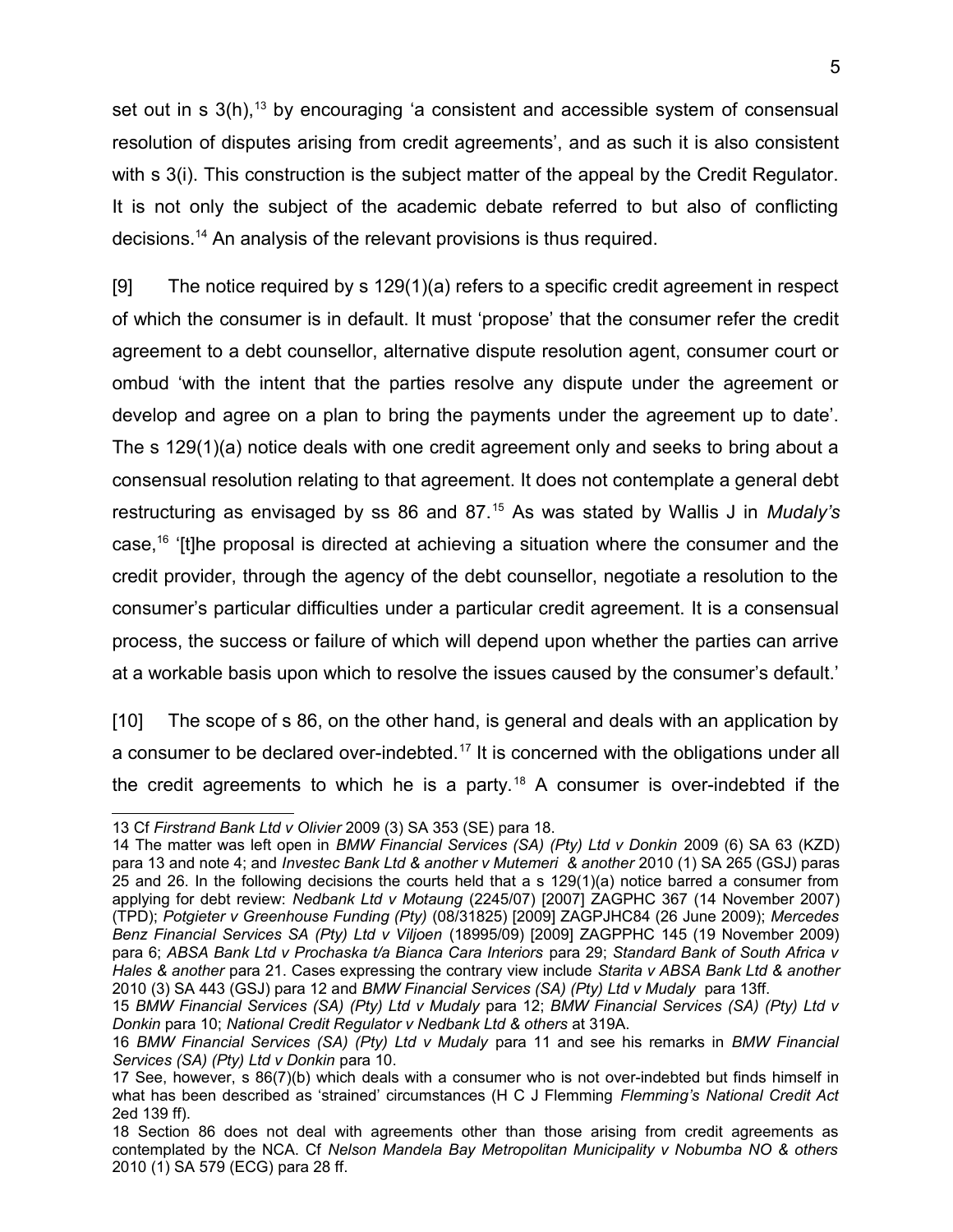preponderance of the available information at the time the determination is made, indicates that he will be unable to satisfy in a timely manner all his obligations under all the credit agreements to which he is a party having regard to his financial means, prospects and obligations and the probable propensity to satisfy them in a timely manner, as is indicated by his history of debt repayment.<sup>[19](#page-5-0)</sup> The application to be declared over-indebted or, as it is referred to in the heading of s 86, for debt review, is made to a debt counsellor.<sup>[20](#page-5-1)</sup> The outcome of this application may be an order of the Magistrate's Court declaring one or more of the credit agreements reckless or re-arranging one or more of the consumer's obligations.<sup>[21](#page-5-2)</sup> As I have said, the notice envisaged by s 129(1)(a) is specific and refers to a particular credit agreement calling on the parties to resolve their dispute and agree on a plan to bring the payments up to date. It is not directed at a declaration of over-indebtedness at all.

[11] Section 86(2) states that an application for debt review 'may not be made in respect of, and does not apply to, a particular credit agreement if, at the time of that application, the credit provider under that credit agreement has proceeded to take the steps contemplated in s 129 to enforce that agreement.' The section thus contemplates a debt review under which a specific credit agreement may be excluded. But even if a particular credit agreement falls outside the scope of debt review a court may, nevertheless, as provided for by s 85, in any court proceedings 'in which a credit agreement is being considered' and in which it is alleged that the consumer is overindebted, refer that matter to a debt counsellor for evaluation and a recommendation in terms of s 86(7) or declare that the consumer is over-indebted and make any of the orders contemplated in s 87. Moreover, a court may also, in terms of s 83(1), in proceedings where a credit agreement is being considered, declare it to be reckless and make any of the orders provided for in s 83(2) and (3).

[12] Section 86(2) uses the words 'has proceeded to take the steps contemplated in section 129 to enforce that agreement'. 'Enforce', it seems, includes a reference to all contractual remedies including cancellation and ancillary relief, $22$  and means the enforcement of those remedies by judicial means.<sup>[23](#page-5-4)</sup> This seems to be the meaning of

<span id="page-5-0"></span><sup>19</sup> Section 79(1) and see *Standard Bank of South Africa Ltd v Panayiotts* 2009 (3) SA 363 (W) paras 6- 10.

<span id="page-5-1"></span><sup>20</sup> See the discussion below paras 16ff.

<span id="page-5-2"></span><sup>21</sup> Section 86(7)(c).

<span id="page-5-3"></span><sup>22</sup> Cf *Naidoo v ABSA Bank Ltd* (391/09) [2010] ZASCA 72, 2010 (4) SA 597 (SCA) (27 May 2010).

<span id="page-5-4"></span><sup>23</sup> C van Heerden in *Guide* para 12.1 suggested that 'enforce' means the credit provider using any of his remedies: it refers to 'enforcement of a credit provider's remedies by means of legal proceedings'. See C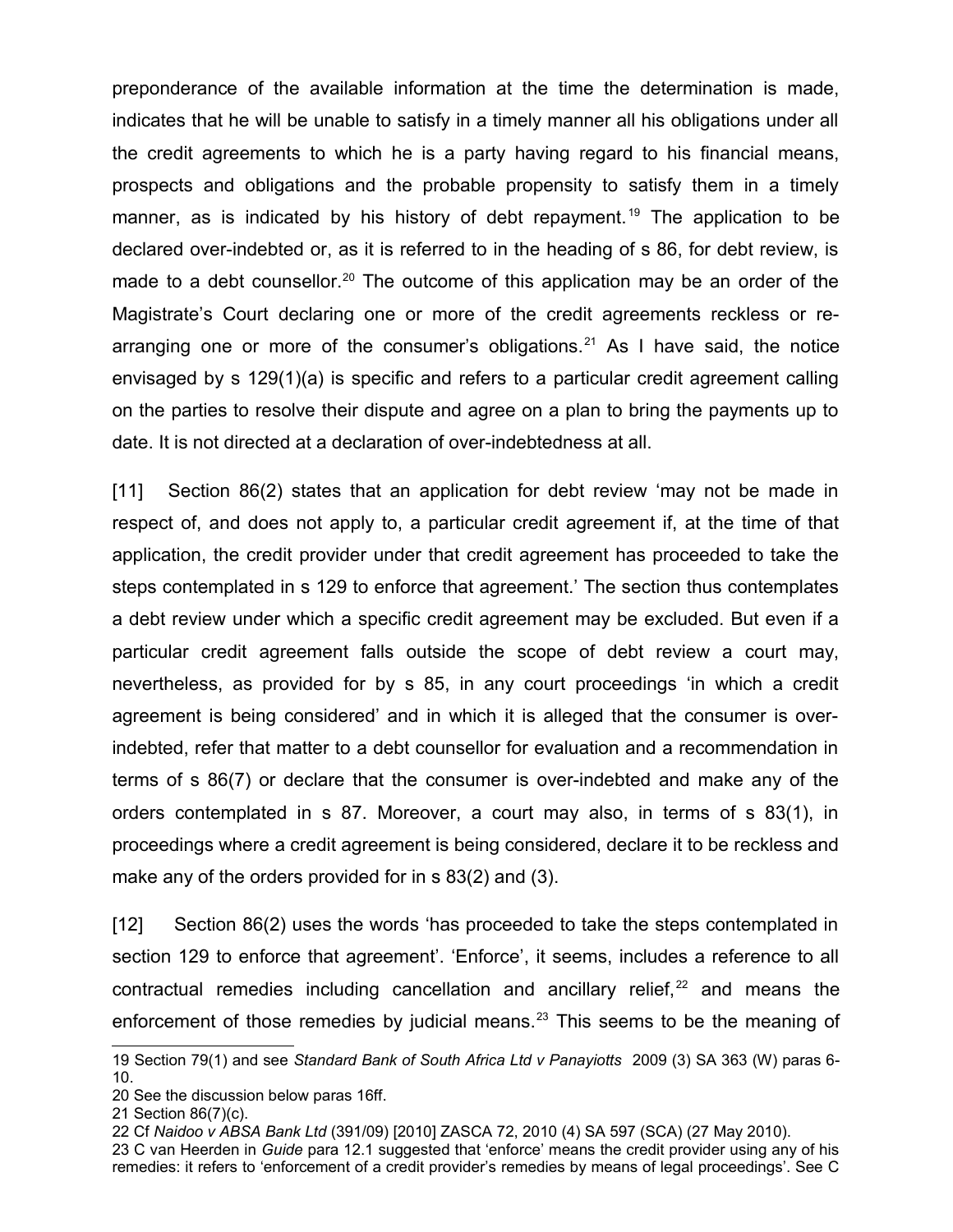the word where it is used in Part C of Chapter 6. Section 129 itself is entitled 'Required procedures before debt enforcement' and s 129(1)(b) expressly provides that legal proceedings may not be commenced 'to enforce' the agreement before certain requirements are met.

[13] The language of s 86(2), particularly the plural 'steps contemplated in section 129' to enforce the agreement, was considered by Wallis J in *Mudaly's* case, <sup>[24](#page-6-0)</sup> who opined –

'[t]hat seems incompatible with it merely requiring the giving of notice under s 129(1)(a), both because that is a single step and because it is not a step directed at enforcing the agreement, but at resolving the problem occasioned by the consumer's default. Consistently with the language used, this must then be a reference to s 129(1)(b), which refers to both the giving of notice and meeting the requirements in s 130.'

In his view the relevant provision referred to in s  $86(2)$  is s  $129(1)(b)$  since that elucidates the use of the plural 'steps'. However, he held that there was nothing in s 129(1)(b) to suggest that these steps included the commencement of legal proceedings.<sup>[25](#page-6-1)</sup> The steps, he said, required by s  $129(1)(b)$  prior to legal proceedings being commenced include the giving of notice in s 129(1)(a); the giving of notice to terminate a debt review in terms of s 86(10); and meeting the further requirements of s 130. The latter includes the lapse of certain time periods, followed by the failure of the consumer to remedy the default or his not responding to the notice or rejecting the credit provider's proposals. Furthermore, where the credit agreement is an instalment agreement, secured loan or lease the credit provider may seek an order enforcing the remaining obligations under the agreement if the property has been sold and the net proceeds were insufficient to discharge all the consumer's obligations.

[14] I do not agree with these conclusions. One of the objects of the NCA is the provision of a consistent and accessible system of consensual dispute resolution. A

M van Heerden and J M Otto 'Debt enforcement in terms of the National Credit Act 34 of 2005' 2007 *TSAR* 655.

<span id="page-6-0"></span><sup>24</sup> *BMW Financial Services (SA) (Pty) Ltd v Mudaly* para 13. See also *Investec Bank Ltd & another v Mutemeri* para 25; and *Starita v ABSA Bank Ltd & another* para 12.

<span id="page-6-1"></span><sup>25</sup> *BMW Financial Services (SA) (Pty) Ltd v Mudaly* para 14. In para 15 he concluded: 'In other words, it refers to the steps that must be taken by the credit provider in order to arrive at the point where they are entitled to commence legal proceedings to enforce the agreement. Those steps may be positive, such as the giving of notice, the acceptance of the surrender of the property and the sale of the property, or may be negative, such as the obligation to await the elapse of the time periods in s 130(1) and 130(1)(a). Whatever their character, once those steps have been taken the credit provider is entitled to commence legal proceedings. It is at that stage, as a matter of language, that s 86(2) debars the consumer from applying for debt review.'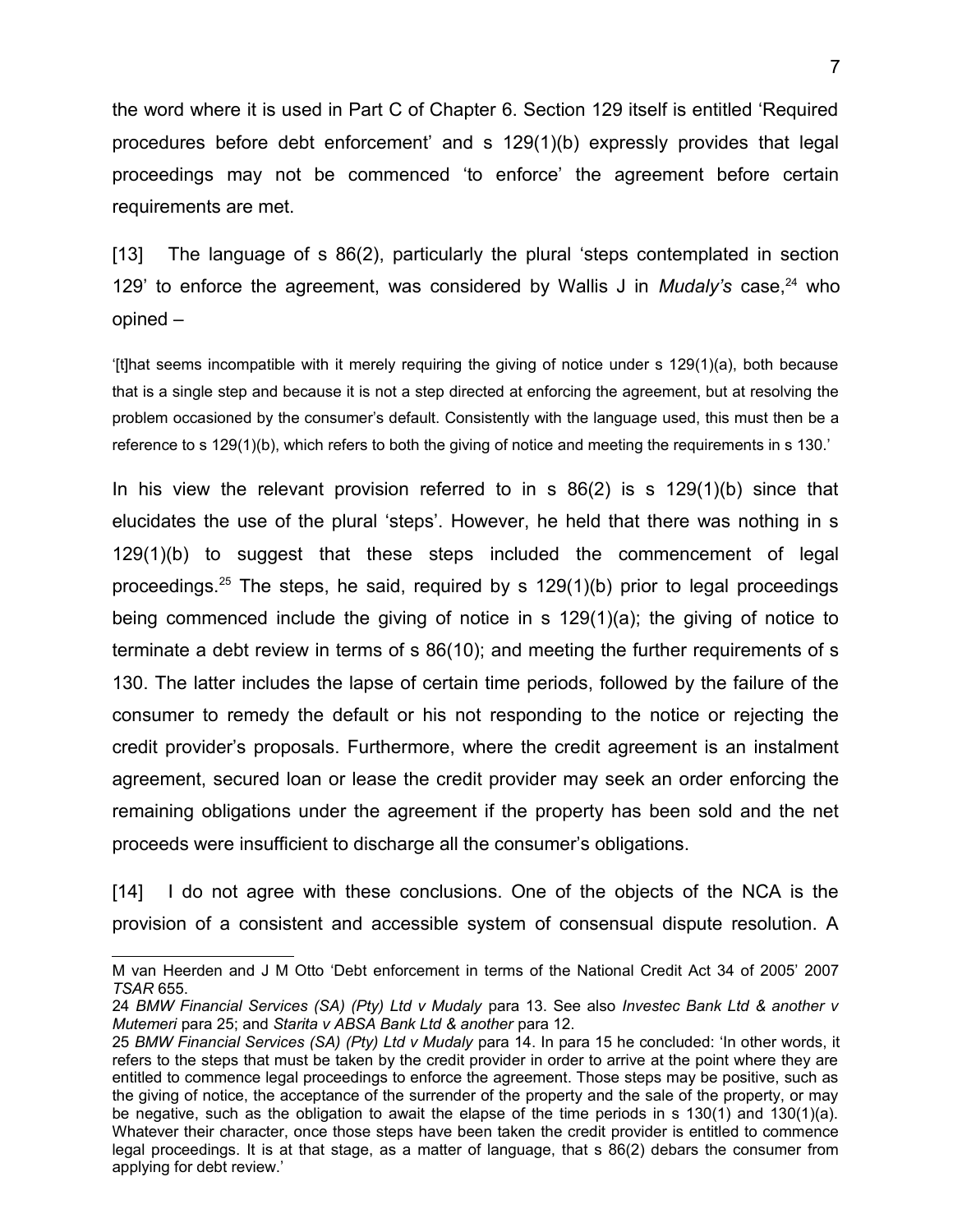notice in terms of s 129(1)(a), however, does not exclude the resolution of a dispute relating to a specific credit agreement in this manner. The purpose of a s 129(1)(a) notice is the resolution of a dispute and the bringing up to date of payments under a specific credit agreement. While it is a 'step' prior to the commencement of legal proceedings it is also the first 'step' the credit provider 'has proceeded to take … to enforce that agreement' (s 86(2)). It does not exclude a debt review save in so far as it relates to the particular credit agreement under consideration. Nor does it exclude a general debt review pursuant to ss 83 and 85. Key to the construction of s 86(2) are the words 'has proceeded to take the steps' used in s 86(2). A 'step', amongst its meanings, includes 'an action or movement which leads to a result; one of a series of proceedings or measures'.[26](#page-7-0) To 'proceed' means 'to go on with an action' and also 'with stress on the progress or continuance of the action' to 'go on or continue what one has begun; to advance from the point already reached'.<sup>[27](#page-7-1)</sup> By the use of the words 'has proceeded' and 'steps' an ongoing process is indicated of which the s 129(1)(a) notice is the first 'step'.[28](#page-7-2) It is the only step expressly mentioned in s 129 although the other 'steps' or requirements referred to in s 130 are incorporated by reference.<sup>[29](#page-7-3)</sup> Section 129(1)(b)(i) makes it clear that the notice in terms of s 129(1)(a) is a necessary 'step' before legal proceedings may be commenced. It follows that by giving the notice envisaged by s 129(1)(a) the credit provider 'has proceeded to take the steps contemplated in section 129 to enforce that agreement': a debt review relating to that specific agreement is thereafter excluded.[30](#page-7-4)

[15] It follows that the court a quo was correct in not granting the declarator prayed for in prayer 1.13 of the notice of motion.

### Sections 86(7) and (8) and 87

[16] The fifth appellant, Juselius, appealed against orders 1, 2, 4, 7 and 8 of the court below. They read as follows:

'1 On a proper interpretation of s 86(8)(b), it applies in the circumstances contemplated in s 86(7)

<span id="page-7-0"></span><sup>26</sup> *The Oxford Universal Dictionary Illustrated* (1965) *sv* 'step'.

<span id="page-7-1"></span><sup>27</sup> *The Oxford Universal Dictionary Illustrated* (1965) *sv* 'proceed'.

<span id="page-7-2"></span><sup>28</sup> See Flemming 143.

<span id="page-7-3"></span><sup>29</sup> *Absa Bank Ltd v Prochaska t/a Bianca Cara Interiors* 2009 (2) SA 512 (D) paras 29-31.

<span id="page-7-4"></span><sup>30</sup> I am not called upon to construe s 130(3)(c)(i) but the use of the words 'the matter' can only refer to the particular agreement in respect of which relief is sought. Nor does the word 'approached' refer to the time the summons is issued but to the time the order is requested (Flemming 203). It seems that the time 'the matter was before a debt counsellor' refers to s 130(1)(a) which again refers to the time periods of 10 days in s  $130(1)(a)$  and 60 days in s  $86(10)$  (not s  $86(9)$  as s  $130(1)(a)$  incorrectly states).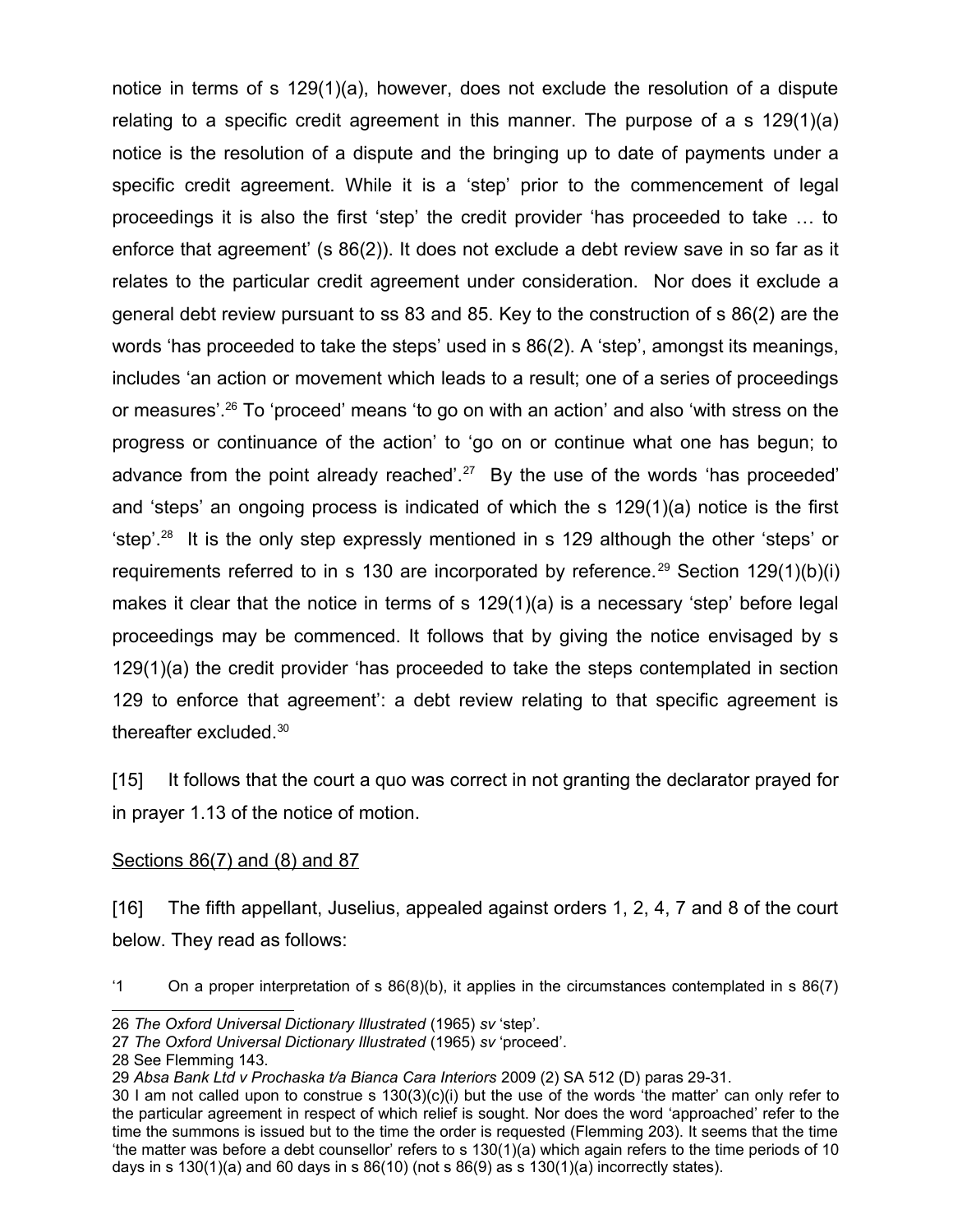(c).

2 In circumstances where s 86(8)(b) of the Act applies, a debt counsellor is obliged to refer his or her recommendation to a magistrates' court and the magistrate to whom the matter is allocated is in terms of s 87 obliged to conduct a hearing and make an order contemplated in either s  $87(1)(a)$  or s  $87(1)(b)$  of the National Credit Act, 2005.

4 A referral by a debt counsellor to a magistrates' court under s 86(8)(b) (and s 86(7)(c)) of the National Credit Act, 2005 is an application within the meaning of the Magistrates' Courts Act, 1944 and the rules of the magistrates' courts and falls to be treated as such in terms of rule 55 of the rules.

7 Rule 9 of the magistrates' courts' rules pertaining to service is applicable to the service of process, any recommendation and other documents for the purpose of the referral and hearing contemplated in ss 86(7)(c), 86(8)(b) and 87 of the National Credit Act, 2005, but service of any such documents may, with the agreement of the affected parties, be by way of fax or email.

8 A debt counsellor who refers a matter to the magistrates' court in terms of ss 87(7)(c) and 86(8) (b) of the National Credit Act, 2005, has a duty to assist the court and should be available and able to render such assistance by way of furnishing evidence or making submissions as to his or her proposal or to answer any queries raised by the court.'

[17] Juselius contended that the making of orders pursuant to s 86(7) deals with relief sought following ss  $86(7)(a)$  and (b) only and not pursuant to s  $86(7)(c)$  as well. His argument was that the debt review system created by s 86(1) to (6) provides for the debt counsellor to ascertain whether the consumer is entitled to relief. The debt counsellor may then in terms of s 86(7)(c) make a proposal to the Magistrate's Court recommending either or both of the orders provided for: no hearing is required, nor is service necessary because the debt counsellor has determined that the consumer is over-indebted. The Magistrate's Court is then called on to conduct a hearing and may make the orders specified in s 87. It was submitted that neither a Rule 55 application nor service was required before the hearing in terms of s 87 could be held.

[18] As far as order 8 is concerned, Juselius suggested that the words after 'court' be deleted and replaced with 'has a duty to respond to and take all reasonable steps to assist the Court on request'. During the hearing of this appeal counsel for Juselius effectively conceded that an application in terms of Rule 55 by the debt counsellor in terms the Magistrates' Courts Rules of Court<sup>[31](#page-8-0)</sup> was required before an order pursuant to s 86(7)(c) could be made.

<span id="page-8-0"></span><sup>31</sup> *GG* 33487 of 23 August 2010 which came into operation on 15 October 2010.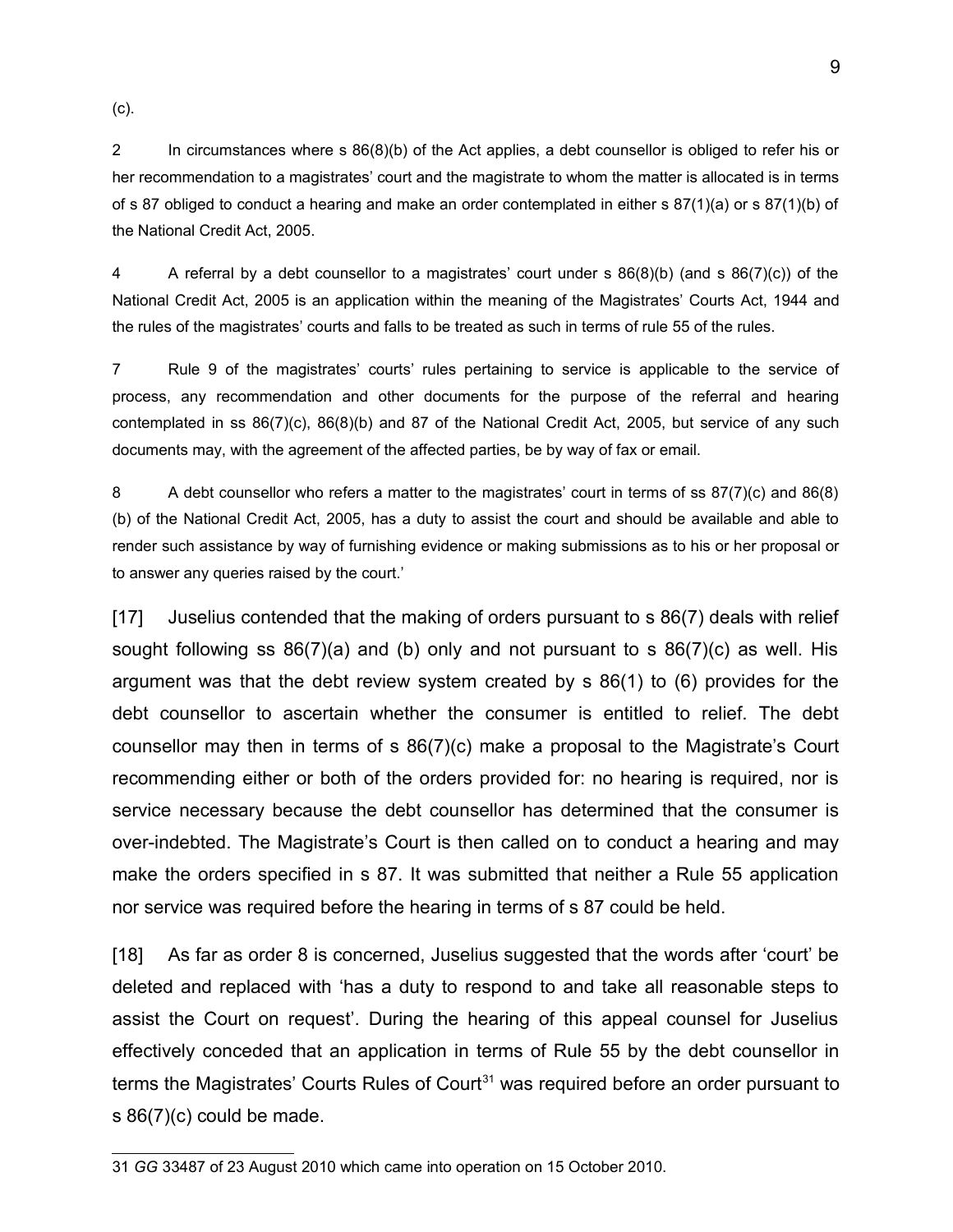#### [19] Section 86(6), (7), (8) and (9) provide:

'(6) A debt counsellor who has accepted an application in terms of this section must determine, in the prescribed manner and within the prescribed time –

- a) whether the consumer appears to be over-indebted; and
- b) if the consumer seeks a declaration of reckless credit, whether any of the consumer's credit agreements appear to be reckless.

(7) If, as a result of an assessment conducted in terms of subsection (6), a debt counsellor reasonably concludes that –

(a) the consumer is not over-indebted, the debt counsellor must reject the application, even if the debt counsellor has concluded that a particular credit agreement was reckless at the time it was entered into;

(b) the consumer is not over-indebted, but is nevertheless experiencing, or likely to experience, difficulty satisfying all the consumer's obligations under credit agreements in a timely manner, the debt counsellor may recommend that the consumer and the respective credit providers voluntarily consider and agree on a plan of debt re-arrangement; or

(c) the consumer is over-indebted, the debt counsellor may issue a proposal recommending that the Magistrate's' Court make either or both of the following orders –

> (i) that one or more of the consumer's credit agreements be declared to be reckless credit, if the debt counsellor has concluded that those agreements appear to be reckless; and

(ii) that one or more of the consumer's obligations be re-arranged by -

(aa) extending the period of the agreement and reducing the amount of each payment due accordingly;

(bb) postponing during a specified period the dates on which payments are due under the agreement;

(cc) extending the period of the agreement and postponing during a specified period the dates on which payments are due under the agreement; or

(dd) recalculating the consumer's obligations because of contraventions of Part A or B of Chapter 5, or Part A of Chapter 6.

 $(8)$  If a debt counsellor makes a recommendation in terms of subsection  $7(b)$  and  $-$ 

(a) the consumer and each credit provider concerned accept that proposal, the debt counsellor must record the proposal in the form of an order, and if it is consented to by the consumer and each credit provider concerned, file it as a consent order in terms of section 138; or

(b) if paragraph (a) does not apply, the debt counsellor must refer the matter to the Magistrate's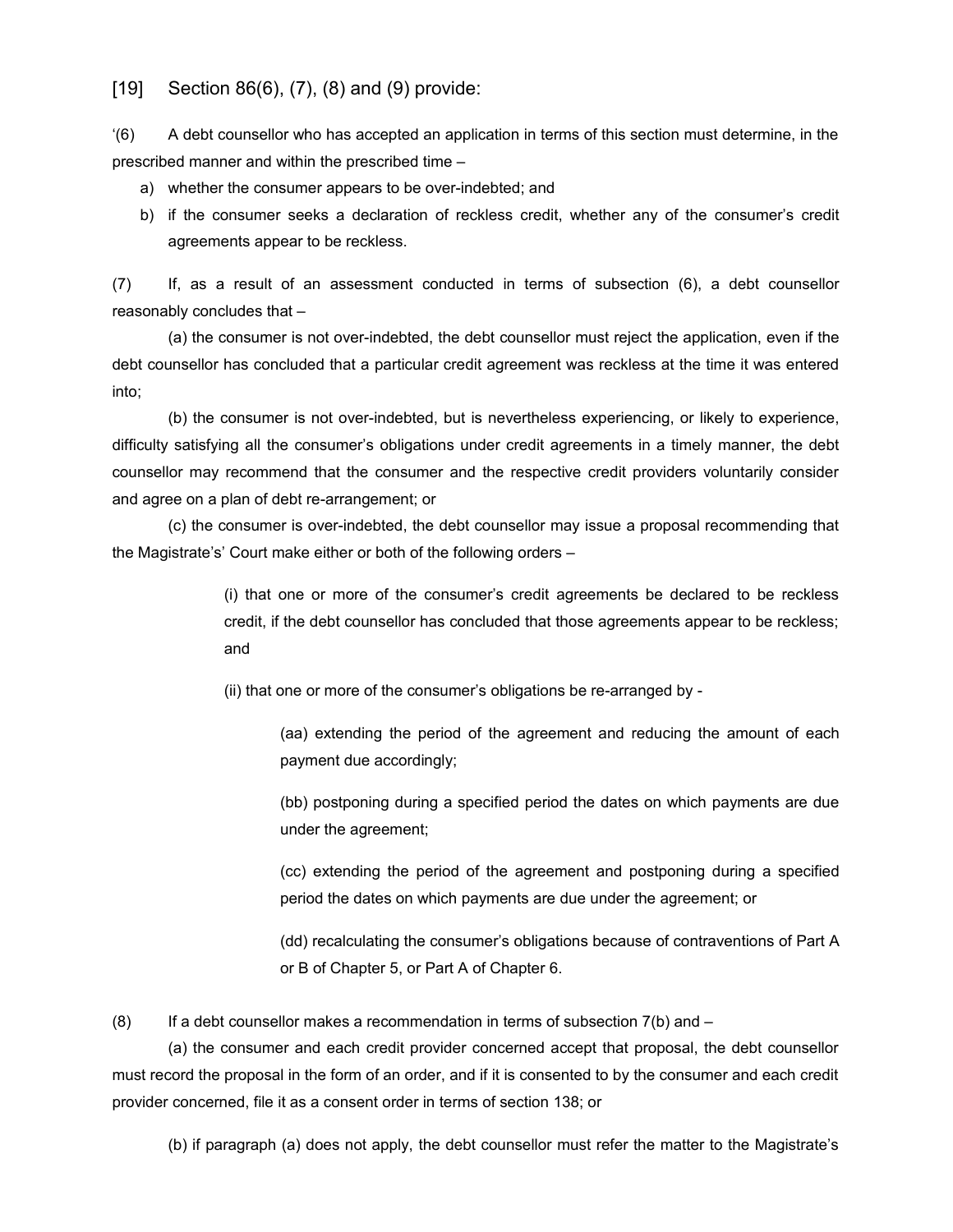Court with the recommendation.

(9) If a debt counsellor rejects an application as contemplated in subsection 7(a), the consumer, with leave of the Magistrate's Court, may apply directly to the Magistrate's Court, in the prescribed manner and form, for an order contemplated in subsection 7(c).'

[20] Section 87(1) provides:

#### **'Magistrate's Court may re-arrange consumer's obligations**

- 1) If a debt counsellor makes a proposal to the Magistrate's Court in terms of section 86(8)(b), or a consumer applies to the Magistrate's Court in terms of section 86(9), the Magistrate's Court must conduct a hearing and, having regard to the proposal and information before it and the consumer's financial means, prospects and obligations, may –
- a) reject the recommendation or application as the case may be; or
- b) make –
- i) an order declaring any credit agreement to be reckless, and an order contemplated in section 83(2) or (3), if the Magistrate's Court concludes that the agreement is reckless;
- ii) an order re-arranging the consumer's obligations in any manner contemplated in section 86(7)(c)(ii); or
- iii) both orders contemplated in subparagraph (i) and (ii).'

[21] The NCA contains many innovations. One of them concerns the right of a consumer to apply for debt review, to be declared over-indebted and to have his debts arising from credit agreements re-scheduled.<sup>[32](#page-10-0)</sup> These matters are provided for in Part D of Chapter 4 of the NCA.<sup>[33](#page-10-1)</sup> A consumer is over-indebted if he is unable to satisfy his obligations in a timely manner having regard to his financial means, prospects, obligations and history of debt repayment (s 79(1)). The creation of the office of a debt counsellor is another innovation and he plays a central role in the debt review process.

<span id="page-10-0"></span><sup>32</sup> Persson 'Over-indebtedness – a growing problem' in Wahlgren (ed) *Scandinavian Studies in Law – What is Scandinavian Law?* (2007) 463 p 472 stated: 'Debt restructuring has a number of purposes, the main one being rehabilitation. People who are heavily indebted must be given the chance of solving their financial problems and in this way of leading (sic) more adequate and socially useful lives. This rehabilitative purpose, however has to be balanced against the individual creditors' rightful interest in asserting their financial claims. The institute of debt restructuring is designed to make even-handed provision for these somewhat contradictory interests ... A third purpose of debt restructuring is to favour the creditor collective in the sense of debtors coming to pay at least part of what is owing. Through debt restructuring the debtor usually pays more than would otherwise have been the case. If both the debtors and his (sic) creditors benefit, society will be spared a great deal of expense in various fields. It is also important that the debt restructuring system should not impair general payment morale and that it should be constructed so as to gain the confidence of the general public' (quoted by J M Otto 'Die oorbelaste skuldverbruiker: die Nasionale Kredietwet verleen geensins onbeperkte vrydom van skulde nie' 2010 *TSAR* 399).

<span id="page-10-1"></span><sup>33</sup> See Michelle Kelly-Louw 'The prevention and alleviation of consumer over-indebtedness' (2008) 20 *SA Merc LJ* 200.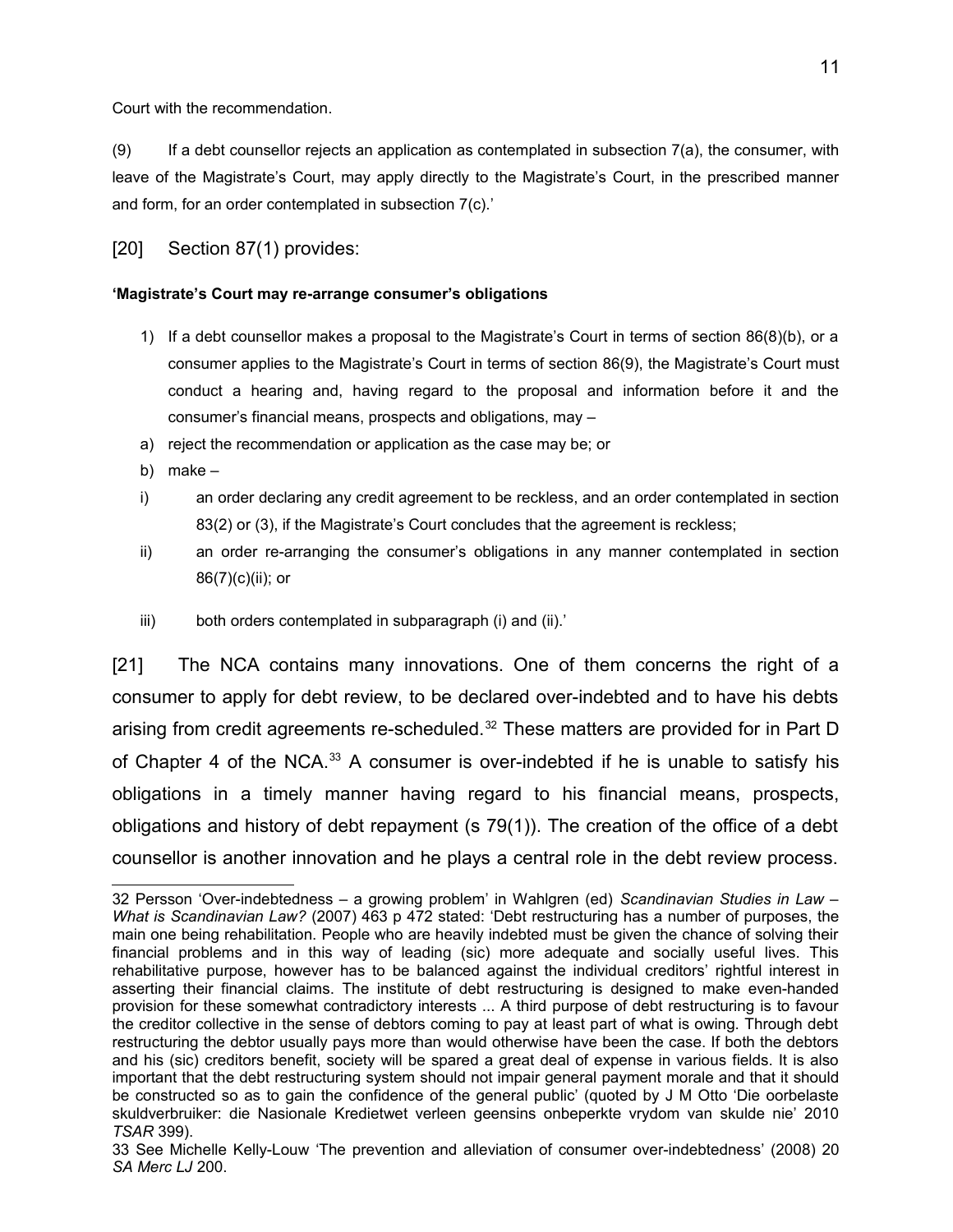To be appointed as a debt counsellor one must meet certain requirements and be suitably qualified. Training is a pre-requisite for appointment.<sup>[34](#page-11-0)</sup> In the court a quo Du Plessis J correctly observed that a debt counsellor fulfils a statutory function.<sup>[35](#page-11-1)</sup>

[22] An evaluation of a consumer's position to ascertain whether he is over-indebted is initiated in one of two ways. First, in any court proceedings where the allegation is made that the consumer is over-indebted, the court may refer the matter to a debt counsellor for evaluation and recommendation, or the court may itself declare the consumer over-indebted.<sup>[36](#page-11-2)</sup> Secondly, the consumer may himself apply to a debt counsellor to be declared over-indebted.[37](#page-11-3) He must then provide the details prescribed by regulation 24. An application fee is payable to the debt counsellor.<sup>[38](#page-11-4)</sup> The debt counsellor must notify all credit providers listed in the application for debt review as well as all registered credit bureaux of the application.<sup>[39](#page-11-5)</sup> He must evaluate the consumer's position, and both the consumer and the credit provider must co-operate to this end.<sup>[40](#page-11-6)</sup> The debt counsellor must make his determination within 30 business days of receipt of the application.<sup>[41](#page-11-7)</sup>

[23] The debt counsellor's evaluation may have one of the three outcomes set out in s 86(7): First, the debt counsellor may find that the consumer is not over-indebted and reject the consumer's application.<sup>[42](#page-11-8)</sup> Where this occurs the consumer may himself, with leave of the Magistrate's Court, apply directly to the Magistrate's Court for an order that one or more of his credit agreements be declared reckless credit and for a re-arrangement of his debts.<sup>[43](#page-11-9)</sup> Secondly, the debt counsellor may conclude that the consumer is not over-indebted but is experiencing difficulty in paying his debts in a timely manner.<sup>[44](#page-11-10)</sup> In that case the debt counsellor may recommend that the consumer and the credit provider voluntarily agree on a debt re-arrangement plan. If they reach an agreement it can be filed as a consent order with the Consumer Tribunal or a court.<sup>[45](#page-11-11)</sup> If

- <span id="page-11-4"></span>38 Section 86(3).
- <span id="page-11-5"></span>39 Section 86(4)(b).
- <span id="page-11-6"></span>40 Section 86(5).
- <span id="page-11-7"></span>41 Regulation 24(6). 42 Section 86(7)(a).
- <span id="page-11-9"></span><span id="page-11-8"></span>43 Section 86(9).
- 
- <span id="page-11-10"></span>44 Section 86)(7)(b).

<span id="page-11-0"></span><sup>34</sup> Section 44 read with reg 10 of the Regulations in terms of the National Credit Act 34 of 2005 GN R489 of 31 May 2006 as amended.

<span id="page-11-1"></span><sup>35</sup> At 311G-H.

<span id="page-11-2"></span><sup>36</sup> Section 85.

<span id="page-11-3"></span><sup>37</sup> Section 86(1).

<span id="page-11-11"></span><sup>45</sup> Section 86(8)(a) and s 138. It is not clear whether a court would have the power in terms of s 138 where a debt counsellor is involved.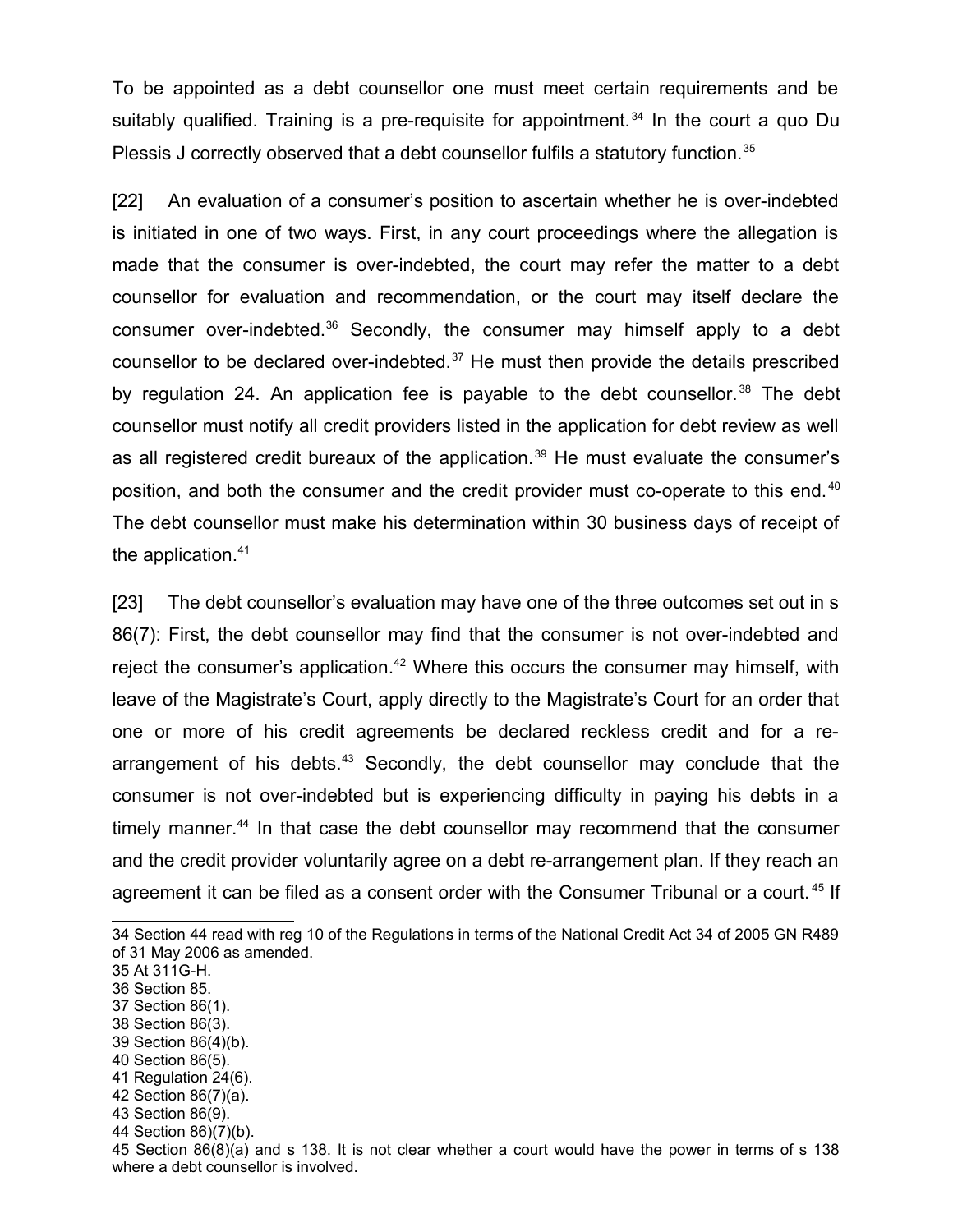no agreement is reached the debt counsellor must refer the matter to the Magistrate's Court with that recommendation.<sup>[46](#page-12-0)</sup> The Magistrate's Court may then either reject the recommendation or make an order that any credit agreement was reckless or an order re-arranging the consumer's obligations or both. $47$  Declaring a credit agreement to be reckless has serious consequences: the court may set aside or suspend the agreement,<sup>[48](#page-12-2)</sup> if no assessment of the creditworthiness of the consumer or of his understanding of the agreement had been made by the credit provider, or if the consumer did not understand or appreciate the risks, costs or obligations under the agreement.[49](#page-12-3) If the consumer is merely over-indebted, the court may suspend the agreement without setting it aside.<sup>[50](#page-12-4)</sup> Where the court finds that the agreement was reckless and that the consumer is over-indebted, it may suspend the agreement for a certain time period and restructure the debts.<sup>[51](#page-12-5)</sup> Thirdly, the debt counsellor may conclude that the consumer is over-indebted.<sup>[52](#page-12-6)</sup> He may then 'issue a proposal recommending that the Magistrate's Court make either or both of the following orders', (i) that one or more of the consumer's credit agreements be declared reckless, or (ii) that one or more of the consumer's obligations be re-arranged.<sup>[53](#page-12-7)</sup>

[24] A consumer who has applied for debt review in terms of s 86(1) or who has alleged in court that he is over-indebted may not incur any further charges under a credit facility or enter into a further credit agreement until one of the following events has occurred. First, the rejection by the debt counsellor of his application and expiry of the time within which he has to bring a direct application in terms of s 86(9). Secondly, the court's determination that he is not over-indebted or its rejection of the debt counsellor's proposals or the consumer's application. Thirdly, a re-arrangement order has been made or a re-arrangement agreement has been entered into and the consumer has fulfilled all his obligations under it.<sup>[54](#page-12-8)</sup> The consequences for credit providers are equally serious. Subject to s 86(9) and (10) a credit provider who receives notice of proceedings under ss 83 and 85 or s 86(4)(b)(i) may not 'exercise or enforce by litigation or other judicial process any right or security under that credit agreement'

<span id="page-12-2"></span><span id="page-12-1"></span><span id="page-12-0"></span><sup>46</sup> Section 86(8)(b). 47 Section 87(1)(a) and (b). 48 Section 83(2). 49 Section 80(1)(b). 50 Section 83(2) and (3). 51 Section 83(3).

<span id="page-12-5"></span><span id="page-12-4"></span><span id="page-12-3"></span>

<span id="page-12-6"></span><sup>52</sup> Section 86(7)(c).

<span id="page-12-7"></span><sup>53</sup> Section 86(7)(c)(i) and (ii).

<span id="page-12-8"></span><sup>54</sup> Section 88(1).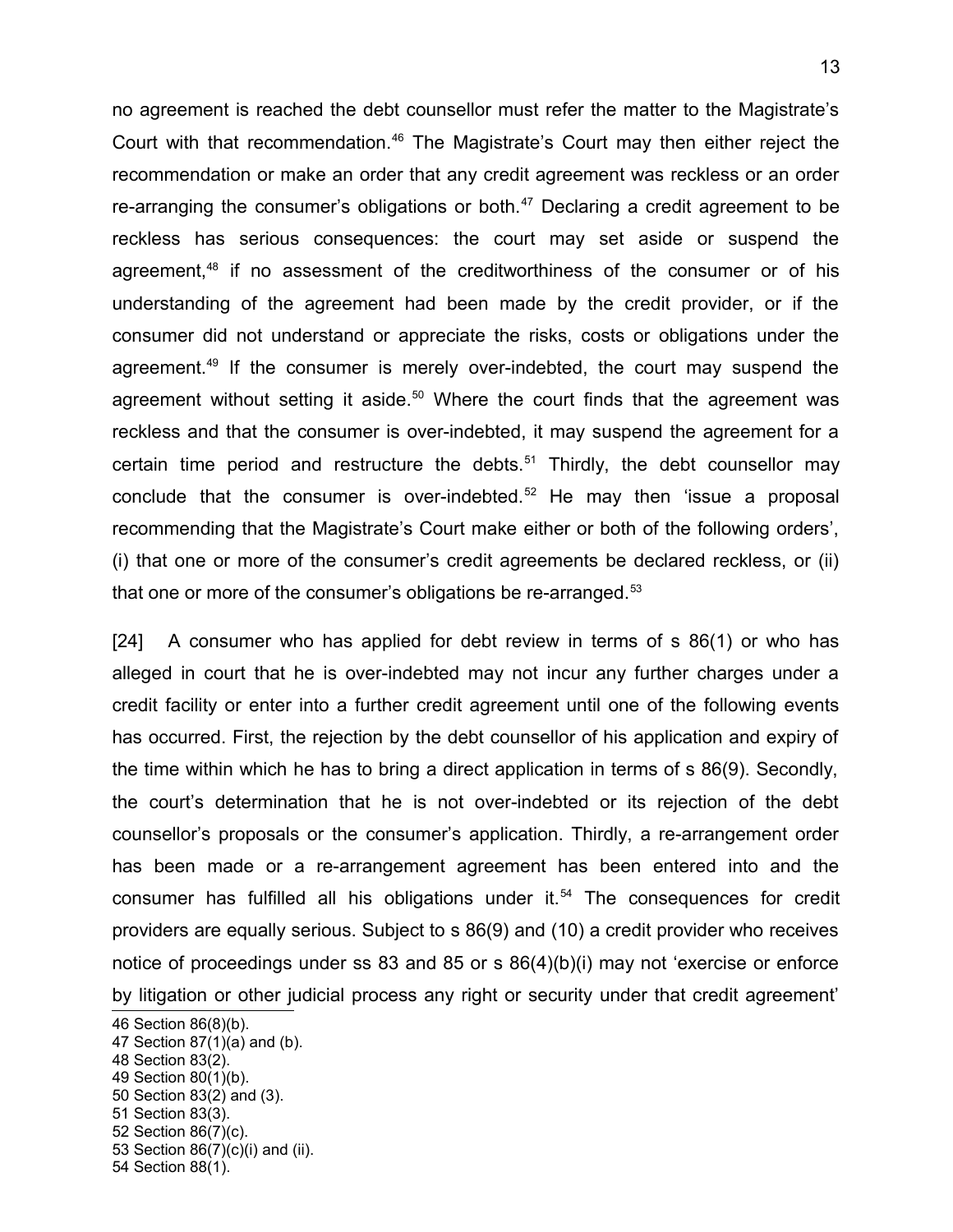until the consumer is in default and one of the events referred to has occurred or the consumer defaults on an obligation in terms of a re-arrangement agreed to between them or an order of court or the Tribunal.<sup>[55](#page-13-0)</sup>

[25] In the court below Du Plessis J characterised the essence of the dispute arising from the contentions of Juselius as one relating to the procedure to be followed when a matter is referred to the Magistrate's Court under ss 86 and 87.<sup>[56](#page-13-1)</sup> Section 87(1) requires the Magistrate's Court to 'conduct a hearing' and make the relevant orders 'having regard to the proposal and information before it and the consumer's financial means, prospects and obligations'. It has this power when dealing with a recommendation in terms of s 86(7)(b) and an application following the rejection by the debt counsellor of the consumer's application in terms of s 86(7)(a). The problem is that neither s 86(8) nor s 87(1) refers to s 86(7)(c) at all. Du Plessis J accepted that matters of overindebtedness were by their very nature urgent but rejected the contention that a hearing before a Magistrate's Court was not required in matters falling under s 86(7)(c). In his view –

's 86(7)(c) requires cases of over-indebtedness to be referred to the magistrates' court so as to ensure judicial oversight of the entire process. A magistrates' court can only provide such oversight if it conducts a hearing and has regard to at least the matters referred to in s 87(1). It follows that by necessary implication the procedure set out in s 87(1) applies also to cases coming before the magistrate's court under s 86(7)(c).'[57](#page-13-2)

[26] The same urgency, Du Plessis J said, also existed in cases falling under ss 86(9) and 86(7)(b). He further held that in proceeding with a matter falling under s 86(7)(b) and (c) the Magistrates' Courts Rules find application.<sup>[58](#page-13-3)</sup> He concluded that the referral of a matter to the Magistrate's Court constituted 'an extraordinary procedure' because -

'it concerns a *lis* or suit between the consumer and his or her credit providers, but the initiative to refer it to the court is taken by a third party, the debt counsellor who acts as pro forma applicant. I say that the procedure concerns a suit because, by applying to be declared over-indebted, the consumer is seeking at least a rearrangement of one or more of his or her obligations… The procedure also is out of the ordinary because the debt counsellor is by law required, in given circumstances, to refer the matter to the magistrates' court or, put differently, to apply to the court.<sup>[59](#page-13-4)</sup>

Unless a specific procedure has been prescribed the Magistrates' Courts Rules apply.

<span id="page-13-4"></span><span id="page-13-3"></span><span id="page-13-2"></span><span id="page-13-1"></span><span id="page-13-0"></span>55 Section 88(3). 56 At 307F-G. 57 At 304I-305 B. 58 At 309G–310 B. 59 At 309D-F.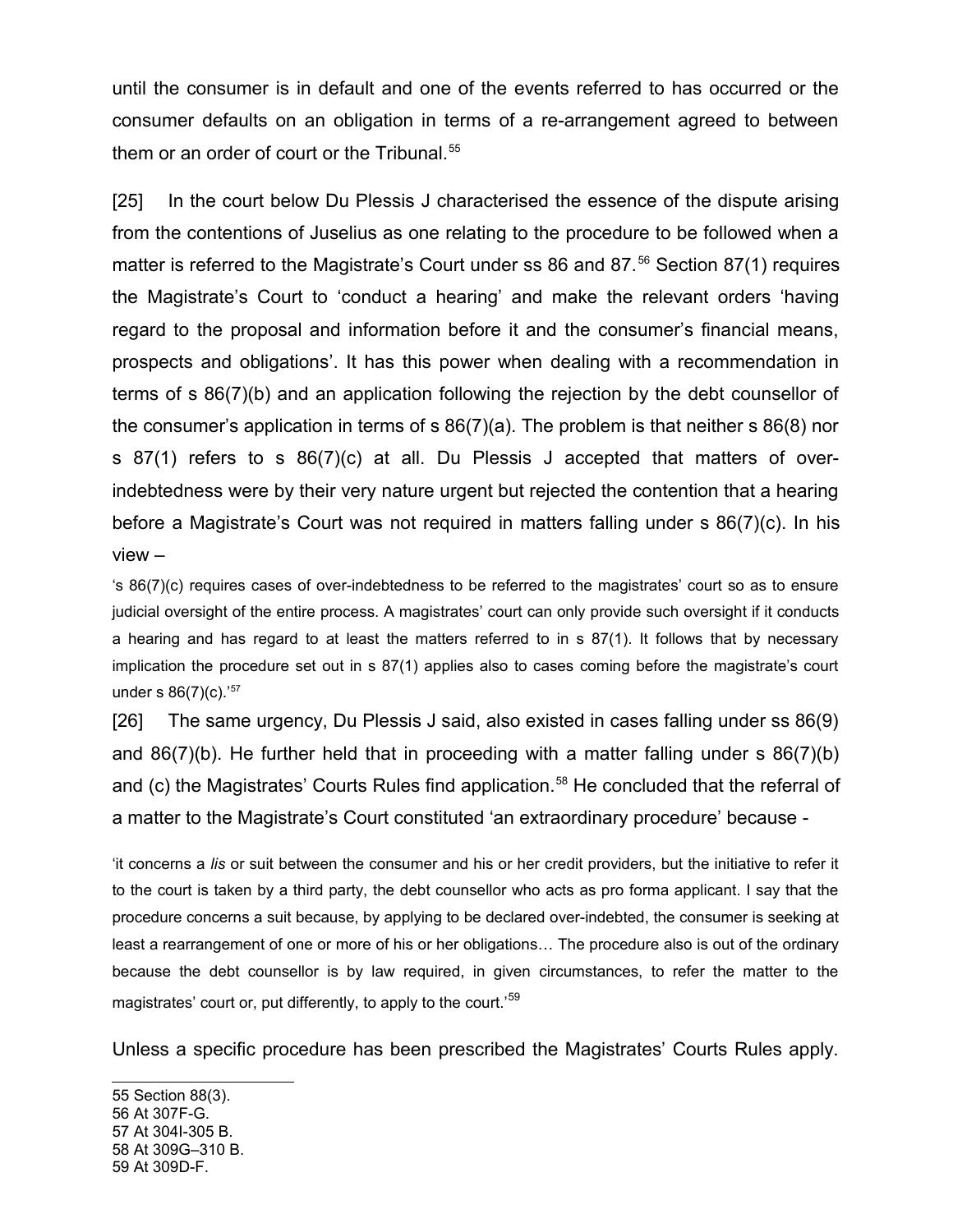The consumer's initial application under s 86(1) for debt review must be in the form prescribed by regulation.<sup>[60](#page-14-0)</sup> Where the consumer applies directly to court in terms of s 86(9) it must do so in the prescribed manner.<sup>[61](#page-14-1)</sup> In cases falling under s  $86(8)(b)$  the debt counsellor must refer his recommendation to the Magistrate's Court but no procedure, as in the case of an application in terms of s 86(1), is prescribed. Consequently, the court below held, the Magistrates' Court Act and Rules apply. The appropriate rule to follow is Rule 55 which deals with applications in the Magistrates' Courts.<sup>[62](#page-14-2)</sup> I agree with the reasoning of the court below.

[27] It seems to me that the risk involved in accepting the contentions advanced by Juselius, is that if no hearing is held following a s 86(7)(c) recommendation, a Magistrate's Court may endorse the debt counsellor's recommendation and re-arrange the debt without the credit providers having had the opportunity of being heard, at least not until after the order is made. The Magistrate's Court must in terms of s 87 conduct a hearing and may make any of the orders provided for in paragraphs (a) and (b) of s  $87(1)$ .<sup>[63](#page-14-3)</sup> This is a 'hearing' in open court as contemplated in s 5 of the Magistrates' Courts Act 32 of 1944 and the court is a court of record as contemplated by s 4(1). A hearing is conducted in accordance with Rule 29 in action proceedings and in accordance with Rule 55 in application proceedings.

[28] There is nothing in the NCA that militates against this conclusion. The references to the 'Magistrate's Court' in ss 86(7)(c) and 87(1) were obviously intended as references to a 'court' in the strict sense of the word,  $64$  requiring the court to adjudicate the matter according to fundamental principles of justice which includes the holding of a hearing.<sup>[65](#page-14-5)</sup> The Magistrates' Courts when exercising jurisdiction conferred by another statute follow their own Act and Rules unless there are indications in the enabling legislation allowing for a departure.<sup>[66](#page-14-6)</sup> Rule 55 of the Magistrates' Courts Rules contains the machinery to permit the proper determination of a dispute regarding s 86(7)(c). The

<span id="page-14-0"></span><sup>60</sup> Section 86(1) and NCA Form 16.

<span id="page-14-1"></span><sup>61</sup> NCA Form 18.

<span id="page-14-2"></span><sup>62</sup> At 310B-D.

<span id="page-14-3"></span><sup>63</sup> Section 2(7) of the NCA also provides that the provisions of the NCA are not to be construed as '(a) limiting, amending, repealing or otherwise altering any provision of any other Act …'.

<span id="page-14-4"></span><sup>64</sup> *Briel v Van Zyl; Rolenyathe v Lupton-Smith* 1985 (4) SA 163 at (T) 165E-F ('"Hof" beteken net een ding, naamlik die hof soos 'n hof gewoonlik onder die besondere statuut funksioneer' (at 167C-D)); *Minister of the Interior & another v Harris & others* 1952 (4) SA 769 (A) at 787E-789E; *S v Thompson & another* 1968 (3) SA 425 (E) at 427C-F.

<span id="page-14-6"></span><span id="page-14-5"></span><sup>65</sup> *Body Corporate Houghton Villas v Got Construction (Pty) Ltd* 2002 (1) SA 760 (W) at 762EG. 66 *Rutenberg v Magistrate, Wynberg, & another* 1997 (4) SA 735 (C) at 750I-751C.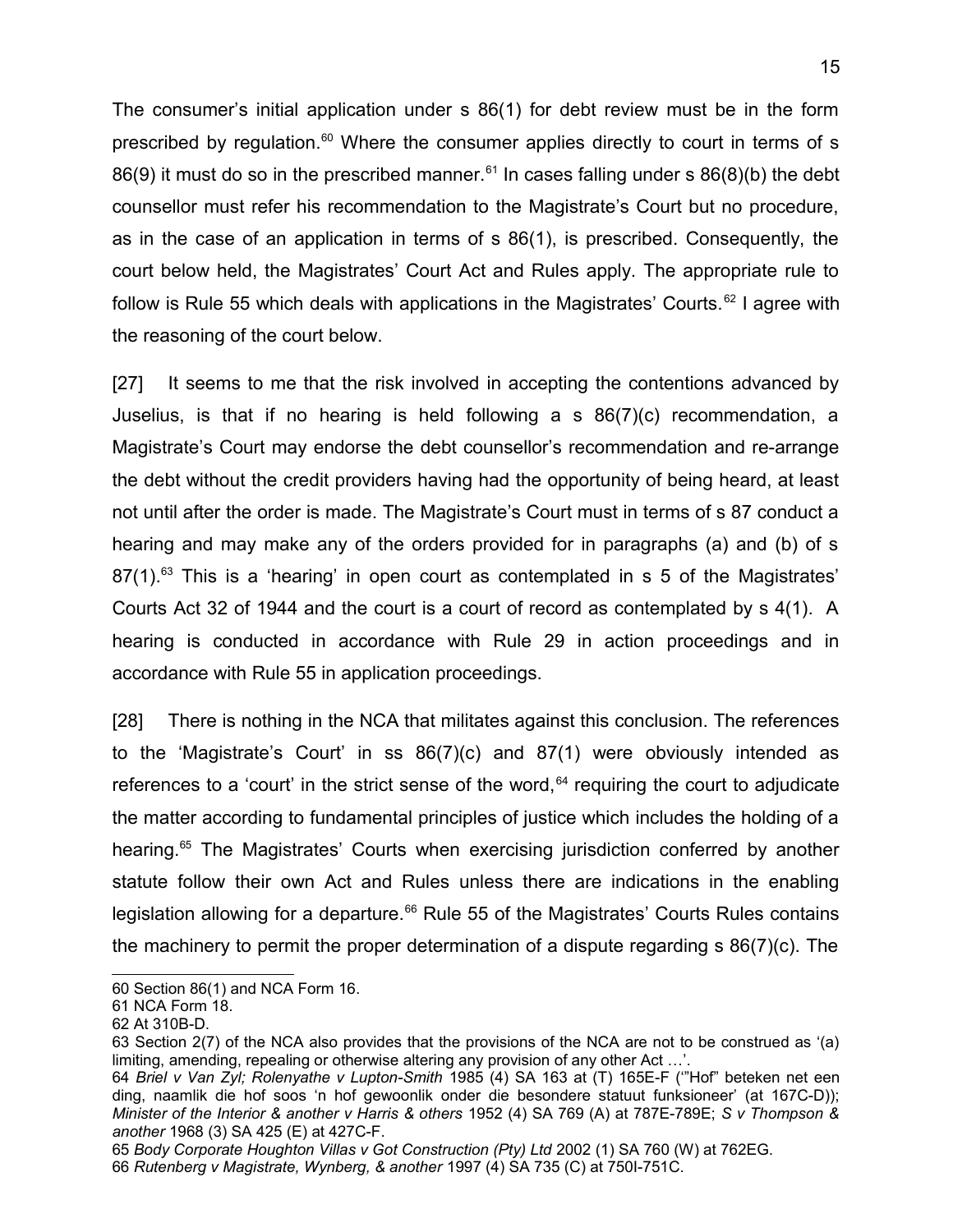matter may be referred to trial and provision may be made for discovery and the examination of witnesses. In addition, provision is made for urgent and ex parte applications and it is for the court in the exercise of its judicial discretion to determine the proper procedure for an application for a restructuring order. There is no basis for the submission on behalf of Juselius that the debt counsellor may approach a Magistrate's Court ex parte. In each case the court should be persuaded that this is the proper approach particularly where the consequences of a re-arrangement order or a finding of reckless credit are serious and potentially detrimental to credit providers.<sup>[67](#page-15-0)</sup> There is no justification for holding that a different procedure applies in cases falling under s  $86(7)(c)$  and those under s  $86(7)(b)$  and (9).

[29] The omission in s  $86(8)$  to refer to s  $86(7)(c)$ , however, remains. A court is empowered to modify the wording of a statute where it is necessary to give effect to what was the true intention of the legislature.<sup>[68](#page-15-1)</sup> This power will readily be exercised where there are other indications in the legislation supporting the correction. In terms of s 86(7)(c) the debt counsellor may 'issue a proposal' that the Magistrate's Court make certain orders. It is not said that he 'must' do so but, given his duty in terms of subsec (6) and his position as statutory functionary, he 'must' issue the proposal. If the contentions of Juselius were to be accepted it would remain uncertain, in cases falling under s 86(7)(c), from where the Magistrate's Court, to which the matter has been referred, would derive its power to make any of the orders set out in s 87(1). By reading in the words 'and section 86(7)(c)' in declarator 4 of the order of the court below proper effect will be given to the intention of the legislature.

[30] It follows that the appeal of Juselius against orders 1, 2 and 4 of the court a quo should be dismissed.

### Manner of service

[31] Juselius also appeals against order 7 made by the court a quo. The order reads: 'Rule 9 of the magistrates' courts rules pertaining to service is applicable to the service of process, any recommendation and other documents for the purpose of the referral and hearing contemplated in ss 86(7)(c), 86(8)(b) and 87 of the National Credit Act, 2005, but service of any such documents may, with the agreement of the affected parties, be by way of fax or email.'

<span id="page-15-1"></span><span id="page-15-0"></span><sup>67</sup> Cf *BMW Financial Services (SA) (Pty) Ltd v Mudaly* 2010 (5) SA 618 (KZD) paras 39 to 42. 68 *Durban City Council v Gray* 1951 (3) SA 568 (A) at 580B cited with approval in *S v Tieties* 1990 (2) SA 461 (A) at 463E-F; *Shenker v The Master & another* 1936 AD 136 at 143.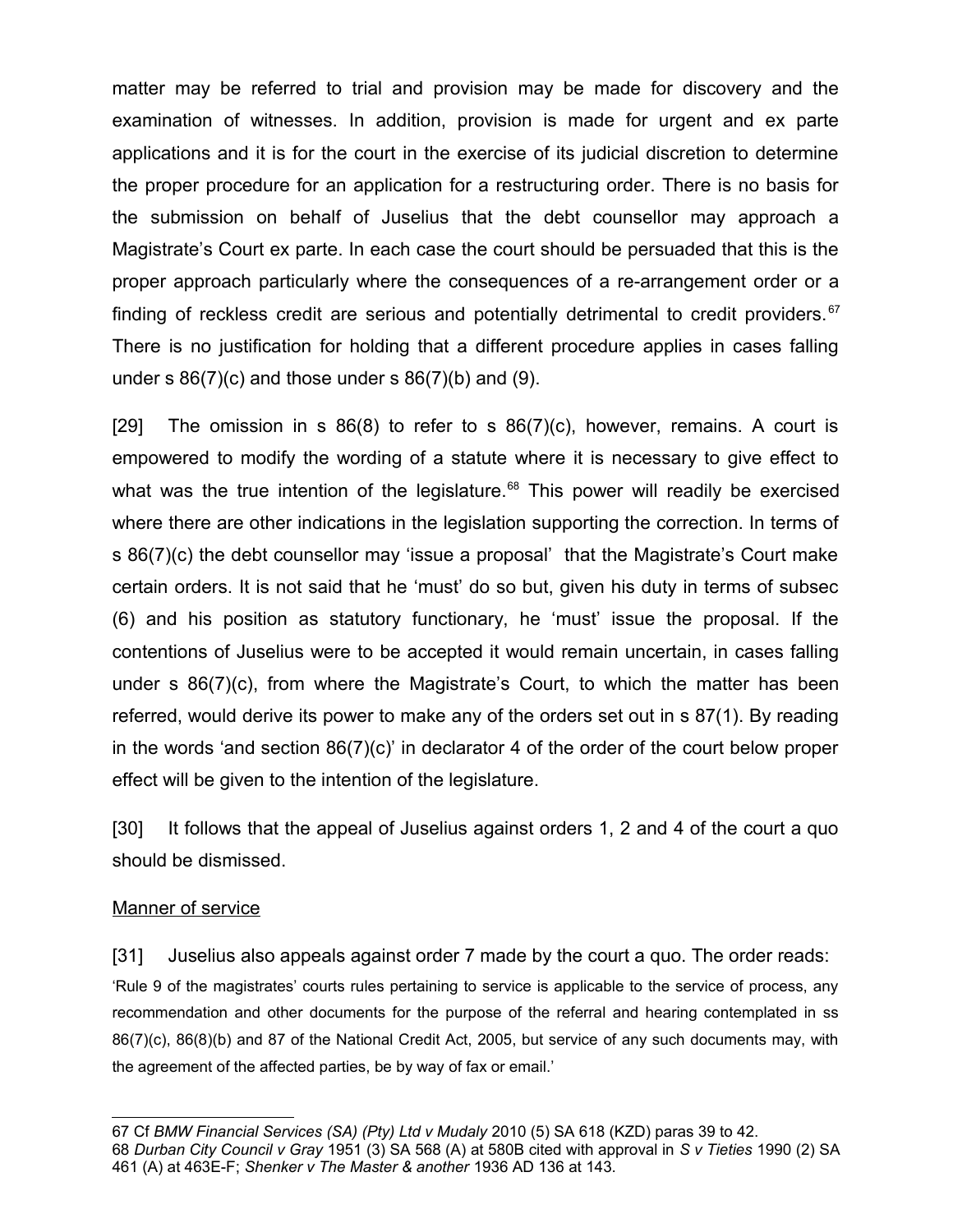[32] In view of the introduction of rule 9(3)(f) of the new Rules of the Magistrates' Courts from 15 October 2010, making service of certain documents by way of registered post or by hand possible, Juselius did not persist in this part of the appeal. Nor was his appeal against order 8 proceeded with.

### Section 103(5)

[33] The banks and other respondents appealed against order 11 which concerns s 103(5). The declarator reads as follows:

'11. On a proper interpretation of s 103(5) read with ss 101(1)(b)-(g) of the National Credit Act, 2005:

(a) the amounts contemplated in sections  $101(1)(b)$  to (g) which accrue while the consumer is in default may not exceed, in aggregate, the unpaid balance of the principal debt when the default occurred; (b) once the total charges referred to in ss  $101(1)(b)-(g)$  equal the amount of the unpaid balance, no further charges may be levied;

(c) once the total charges referred to in ss  $101(1)(b)$ -(g) equal the amount of the unpaid balance, payments made by a consumer thereafter during a period of default do not have the effect of permitting the credit provider to charge further interest while such default persists.'

[34] In the court a quo, Du Plessis J disposed of the contentions of the banks with the following remark:

'First, the subsection makes it plain that it applies despite "any provision of the common-law", which includes the *in duplum* rule. In the second place it is the amounts "that accrue" during the default that "may not, in aggregate, exceed the unpaid balance". During the period of default no more than the stated maximum can accrue. Put differently, the consumer's indebtedness in respect of cost of credit cannot grow by more than the stated maximum.'[69](#page-16-0)

## [35] Section 103(5) is controversial. Section 103 is headed 'Interest' and s 103(5) provides as follows:

'Despite any provision of the common law or a credit agreement to the contrary, the amounts contemplated in section  $101(1)(b)$  to (g) that accrue during the time that a consumer is in default under the credit agreement may not, in aggregate, exceed the unpaid balance of the principal debt under that credit agreement as at the time that the default occurs.'

<span id="page-16-0"></span>Section 101 deals with the 'cost of credit' and prohibits a credit agreement to require the payment of money or other consideration by the consumer except '(a) the principal debt, being the amount deferred in terms of the agreement, plus the value of any item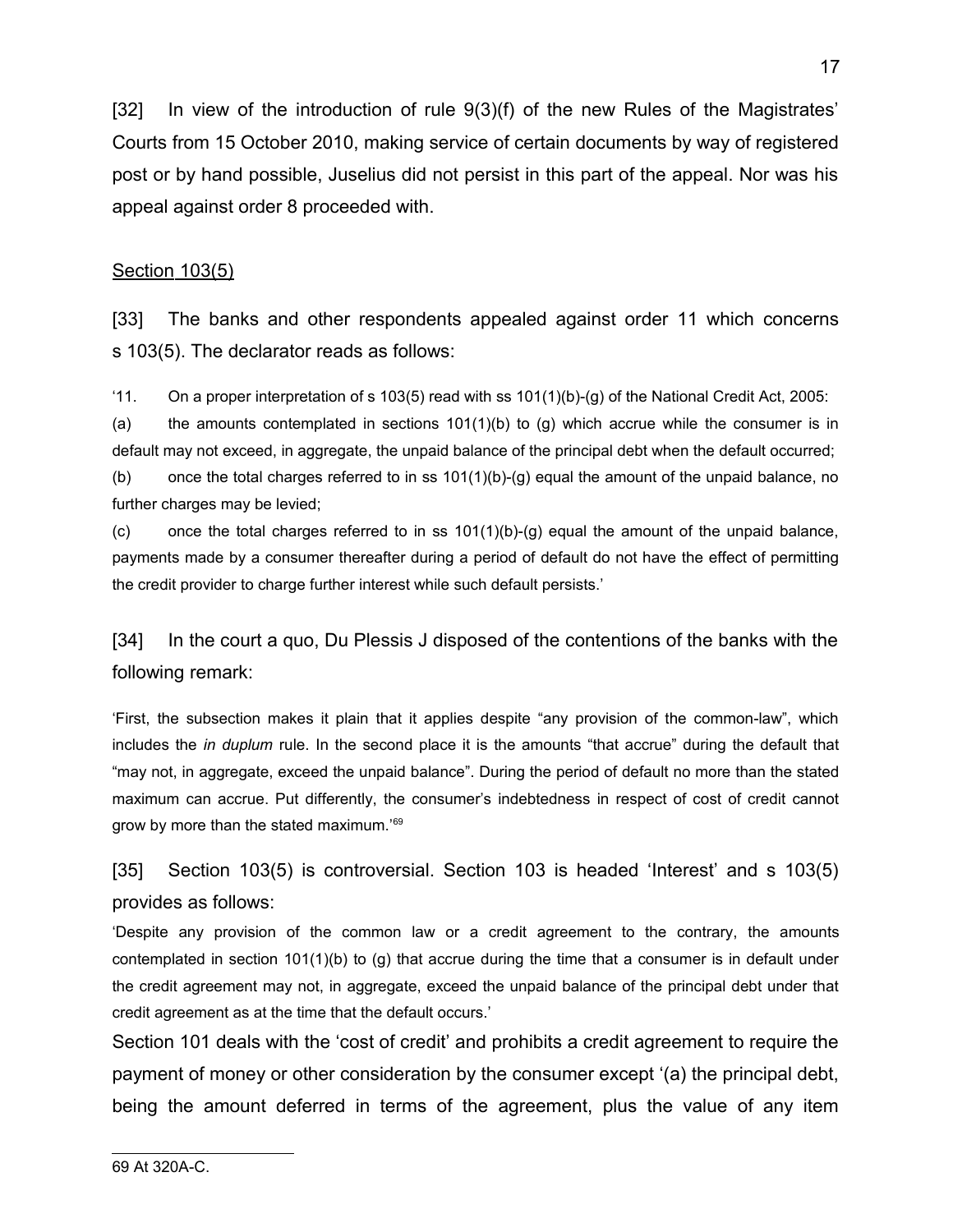contemplated in section 102'; (b) an initiation fee; (c) a service fee; (d) interest, which – '(i) must be expressed in percentage terms as an annual rate calculated in the prescribed manner; and (ii) must not exceed the applicable maximum prescribed rate determined in terms of section 105'; (e) the cost of any credit insurance; (f) default administration charges; and (g) collection costs.

[36] In its founding papers the Credit Regulator complained of the fact that banks sometimes interpreted s 103(5) as if it were a codification of the *in duplum* rule enabling them to levy interest as soon as the consumer made a further payment thereby reducing the outstanding interest. The Regulator contended that the effect of the subsection was that once the total charges referred to in s 102 were equal to the unpaid balance no further charges could be levied. The *in duplum* rule originated in Roman law, underwent development in later centuries and was consistently applied in South African courts from as early as 1830.[70](#page-17-0)

[37] The following two aspects of the common law *in duplum* rule are relevant: First, where the total amount of arrear and *unpaid* interest has accrued to an amount equal to the outstanding capital sum, interest ceases to run, but any payment made by the debtor thereafter will lead to the amount of interest decreasing after which interest again starts to accrue to an amount equal to the outstanding capital amount.<sup> $71$ </sup> The purpose of the rule is to 'ensure that debtors are not endlessly consumed by charges and also to ensure that debtors whose affairs are declining should not be entirely drained dry.<sup>[72](#page-17-2)</sup> Secondly, the *in duplum* rule is suspended *pendente lite*, and the *lis* is said to commence upon service of the initial process, whereafter interest runs again.<sup>[73](#page-17-3)</sup> The

<span id="page-17-3"></span>73 *Standard Bank of South Africa Ltd v Oneanate Investments (Pty) Ltd (in Liquidation)* 1998 (1) SA 811

<span id="page-17-0"></span><sup>70</sup> *LTA Construction Bpk v Administrateur, Transvaal* 1992 (1) SA 473 (A) at 476ff where reference is made (at 482B) to *Niekerk v Niekerk* (1830) 1 Menz 452.

<span id="page-17-1"></span><sup>71</sup> *Commercial Bank of Zimbabwe Ltd v M M Builders & Suppliers (Pvt) Ltd & others and three similar cases* 1997 (2) SA 285 (ZHC); and *Van Coppenhagen v Van Coppenhagen* 1947 (1) SA 576 (T) at 581 where it was stated: 'It is clear law … that when an amount of arrear interest reaches the amount of the capital, interest ceases to run. It is not merely that the excess of interest over an amount equal to the amount of the capital is irrecoverable. There can never be more interest accumulated than an amount equal to the capital sum.' In *Sanlam Life Insurance Ltd v South African Breweries Ltd* 2000 (2) SA 647 (W) at 652G-H it was said: '[N]o debtor can be required to pay arrear interest on a due debt arising from a loan or in any other way which is in excess of the capital sum due at the time of repayment.' See *Verulam Medicentre (Pty) Ltd v Ethekweni Municipality* 2005 (2) SA 451 (D) at 453C-D; *Union Government v Jordaan's Executor* 1916(1) TPD 411 at 412-3.

<span id="page-17-2"></span><sup>72</sup> *Sanlam Life Insurance Ltd v South African Breweries Ltd* at 652H-I. In *Stroebel v Stroebel* 1973 (2) SA 137 (T) at 138C-D it was said: 'Daar is in ons reg heelwat gesag vir die stelling dat rente nie die bedrag van die kapitaal self te bowe mag gaan nie; sodra die onbetaalde rente 'n bedrag gelyk aan die van die kapitaal bereik, loop die rente nie meer nie: as die opgeloopte rente of 'n deel daarvan gedelg word, begin dit weer loop, maar net totdat dit nog eens so hoog as die kapitaal is.' See *Meyer v Catwalk Investments 354 (Pty) Ltd & andere* 2004 (6) SA 107 (T) at 115H-I and Monica L Vessio 'A limit on the limit on interest? The *in duplum* rule and the public policy backdrop' (2006) 39 *De Jure* 25.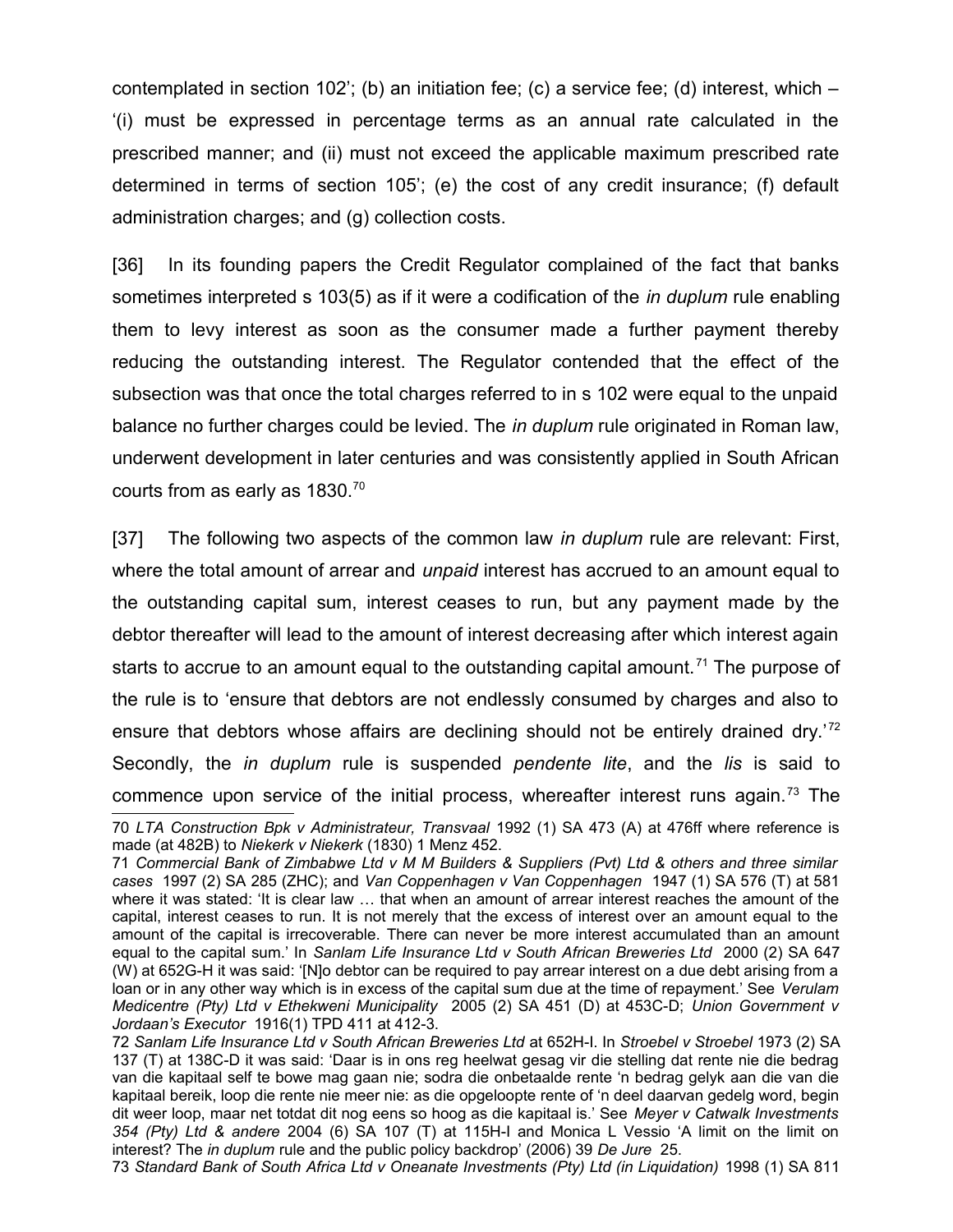common law rule thus effectively limits the interest recoverable by preventing interest from accruing further once it reaches the unpaid capital amount. Payment is appropriated to interest first, then to capital.<sup>[74](#page-18-0)</sup> Interest, whether capitalised or not, remains interest.[75](#page-18-1)

### [38] In *LTA Construction Bpk v Administrateur, Transvaal*[76](#page-18-2) Joubert JA remarked:

'Rente is die lewensbloed van die handelsverkeer. Die afskaffing van die renteverbod *in duplum* is in die huidige omstandighede nie die funksie van hierdie Hof nie. Hierdie Hof het geen bevoegheid om 'n nuttige, geldende, gemeenregtelike regsreël af te skaf nie. Dit is 'n aangeleentheid vir die Wetgewer.'

These were prophetic words. Has the legislature by enacting s 103(5) effectively abolished the common law *in duplum* rule in so far as it concerns credit agreements within the ambit of the NCA? Section 103(5) has been referred to in the literature as 'a codification' of the *in duplum* rule.<sup>[77](#page-18-3)</sup> Section 103(5) is not a code<sup>[78](#page-18-4)</sup> and embodies no more than a specific rule applicable to specific circumstances, that is, to credit agreements subject to the NCA. It is thus a statutory provision with limited operation.<sup>[79](#page-18-5)</sup> It seeks not only to amend the common law *in duplum* rule but also to extend it. It deals with the same subject matter as the common law rule but this does not mean that it incorporates all or any of the aspects of the common law rule. It is a self-standing

respect of s 103(5) but there is no particular advantage in using it. See the comments by Denis V Cowen

and Leonard Gering *Cowen The Law of Negotiable Instruments in South Africa* (1985) 5ed p 118-121

with reference to the English Bills of Exchange Act, 1882.

<sup>(</sup>A) at 834B-D: 'It appears … that the rule is concerned with public interest and protects borrowers from exploitation by lenders who permit interest to accumulate. If that is so, I fail to see how a creditor, who has instituted action can be said to exploit a debtor who, with the assistance of delays inherent in legal proceedings, keeps the creditor out of his money. No principle of public policy is involved in providing the debtor with protection *pendente lite* against interest in excess of the double. … A creditor can control the institution of litigation and can, by timeously instituting action, prevent the prejudice to the debtor and the application of the rule. The creditor, however, has no control over delays caused by the litigation process.' See also *Commissioner, South African Revenue Service v Woulidge* 2002 (1) SA 68 (SCA) para 12.

<span id="page-18-0"></span><sup>74</sup> *Standard Bank of South Africa Ltd v Oneanate Investments (Pty) Ltd (in Liquidation)* at 832E-F.

<span id="page-18-2"></span><span id="page-18-1"></span><sup>75</sup> Standard Bank of South Africa Ltd v Oneanate Investments (Pty) Ltd (in Liquidation) at 828I -829H. 76 1992 (1) SA 473 (A) at 482G-H.

<span id="page-18-3"></span><sup>77</sup> See eg J W Scholtz and E van Zyl in *Guide to the National Credit Act* p 10-17 who refers to the 'codified' *in duplum* rule and Jonathan Campbell 'The in duplum rule: relief for consumers of excessively priced small credit legitimised by the National Credit Act' (2010) 22 *SA Merc LJ* 1 p 4.

<span id="page-18-4"></span><sup>78</sup> The NCA is not a code, a word frequently encountered in the literature on the subject, particularly in respect of s 103(5), in the continental sense. It does not do away with the common law except as provided for, nor does it profess to be a comprehensive enactment dealing with all aspects of credit agreements. Understood in this manner there can be no objection to the use of the word 'codification' in

<span id="page-18-5"></span><sup>79</sup> See Michelle Kelly-Louw 'Better consumer protection under the statutory in duplum rule' (2007) 19 *SA Merc LJ* 337 who refers to the 'statutory' *in duplum* rule. See also J M Otto and R L Otto *The National Credit Act Explained* p 87.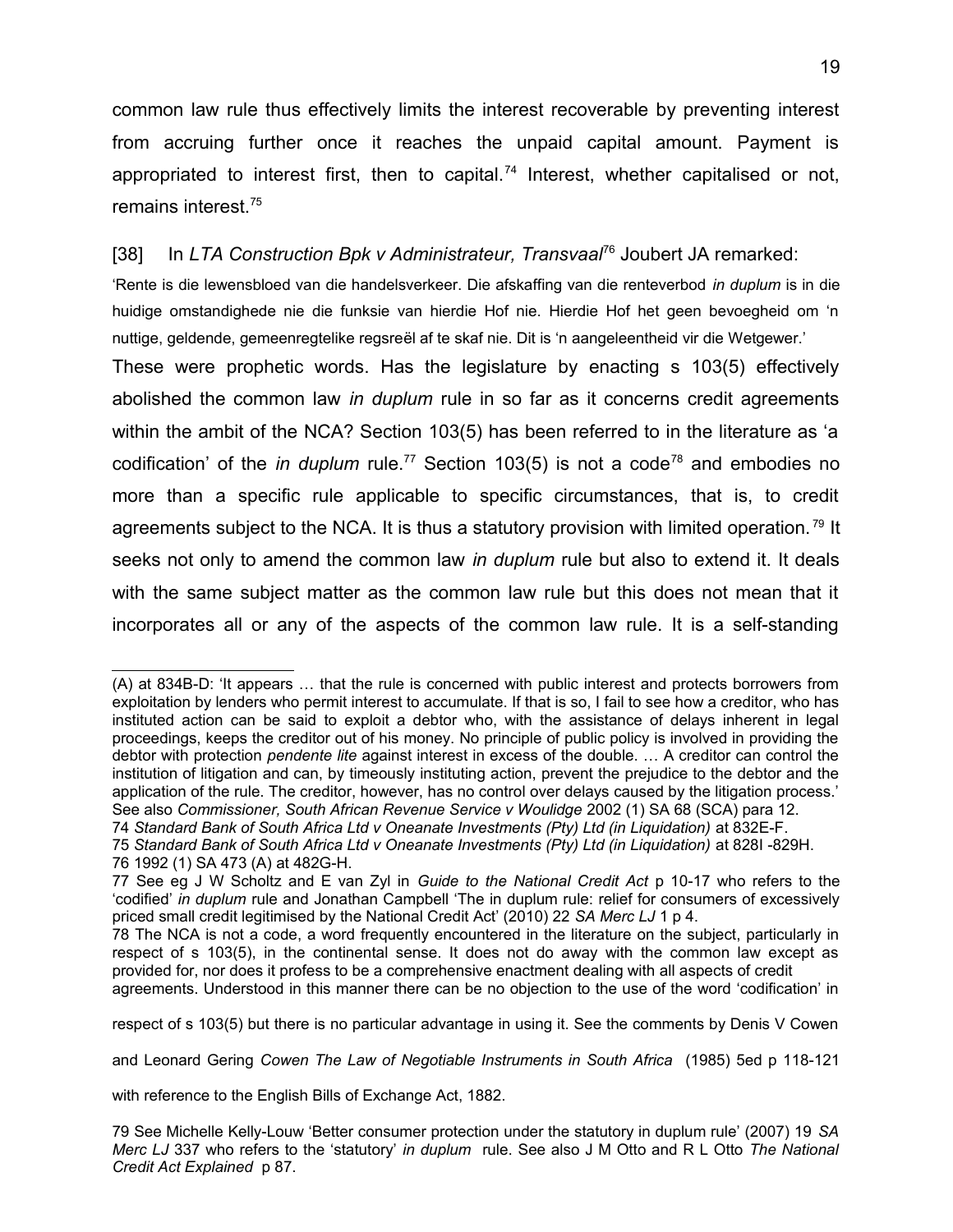provision and must be construed as such. The rule of interpretation is that a statutory provision should not be interpreted so as to alter the common law more than is necessary unless the intention to do so is clearly reflected in the enactment, whether expressly or by necessary implication: '[I]t is a sound rule to construe a statute in conformity with the common law, save where and insofar as the statute itself evidences a plain intention on the part of the Legislature to alter the common law. In the latter case the presumption is that the Legislature did not intend to modify the common law to any extent greater than is provided in express terms or is a necessary inference from the provisions of the enactment.<sup>[80](#page-19-0)</sup> Steyn<sup>[81](#page-19-1)</sup> cautioned:

''n Doelbewuste afwyking moet nie verwring word om in die vorms van die gemene reg te kan inpas nie.' Section 103(5), it seems, signifies such an intention by providing in the introductory words '[d]espite any provision of the common law or a credit agreement to the contrary'. The NCA is not an act consolidating the law as it existed at the time of its enactment. It replaces legislation that governed consumer credit for more than a quarter of a century, recasting the whole body of law. The introduction of debt review procedures and innovations such as the power of courts to rearrange consumer obligations demonstrate dramatic departures from the previous state of the law. $82$  The subsection must be construed against this background.

[39] Section 103(5) was intended to provide some redress for borrowers of expensive credit.<sup>[83](#page-19-3)</sup> It includes within its ambit not only interest but also the other costs of credit which are set out in s  $101(1)(b)$  to (g). Kelly-Louw<sup>[84](#page-19-4)</sup> correctly summarised one of the differences brought about by its introduction:

'From this exposition it is apparent that the vital difference between the common-law and the statutory in duplum rules lies in the fact that under the common-law rule it is only interest (contractual and default) that ceases to run if it equals the outstanding capital amount. By contrast, under the statutory rule, all the amounts – such as the initiation fees, service fees, interest (contractual and default), costs of any credit insurance, default administration charges, and collection costs – cease to run if they combine to exceed the outstanding principal debt.

<span id="page-19-0"></span><sup>80</sup> *Mills v Starwell Finance (Pty) Ltd* 1981 (3) SA 84 (N) at 87B-D and further *S v Leeuw* 1980 (3) SA 815 (A) at 823F-G; *Casserley v Stubbs* 1916 TPD 310 at 312; *Joss v Board of Executors* 1979 (SA 780 at 782A-C; *Gouws v Theologo & others* 1980 (2) SA 304 (W) at 306C-D; *Shell South Africa (Edms) Bpk v Gross h/a Motor Maintenance* 1980 (4) SA 151 (T) at 152H-153A; *Johannesburg Municipality v Cohen's Trustees* 1909 TS 811 at 818.

<span id="page-19-1"></span><sup>81</sup> L C Steyn *Die Uitleg van Wette* 5 ed (1981) p 99.

<span id="page-19-2"></span><sup>82</sup> See para 1 above and cf the approach in *Louw NO & others v Coetzee & others* [2003] 1 All SA 34 (SCA) para 16.

<span id="page-19-3"></span><sup>83</sup> Jonathan Campbell 'The excessive costs of credit on small money loans under the National Credit Act 34 of 2005' (2007) 19 *SA Merc LJ* 251 p 269.

<span id="page-19-4"></span><sup>84</sup> Michelle Kelly-Louw p 344.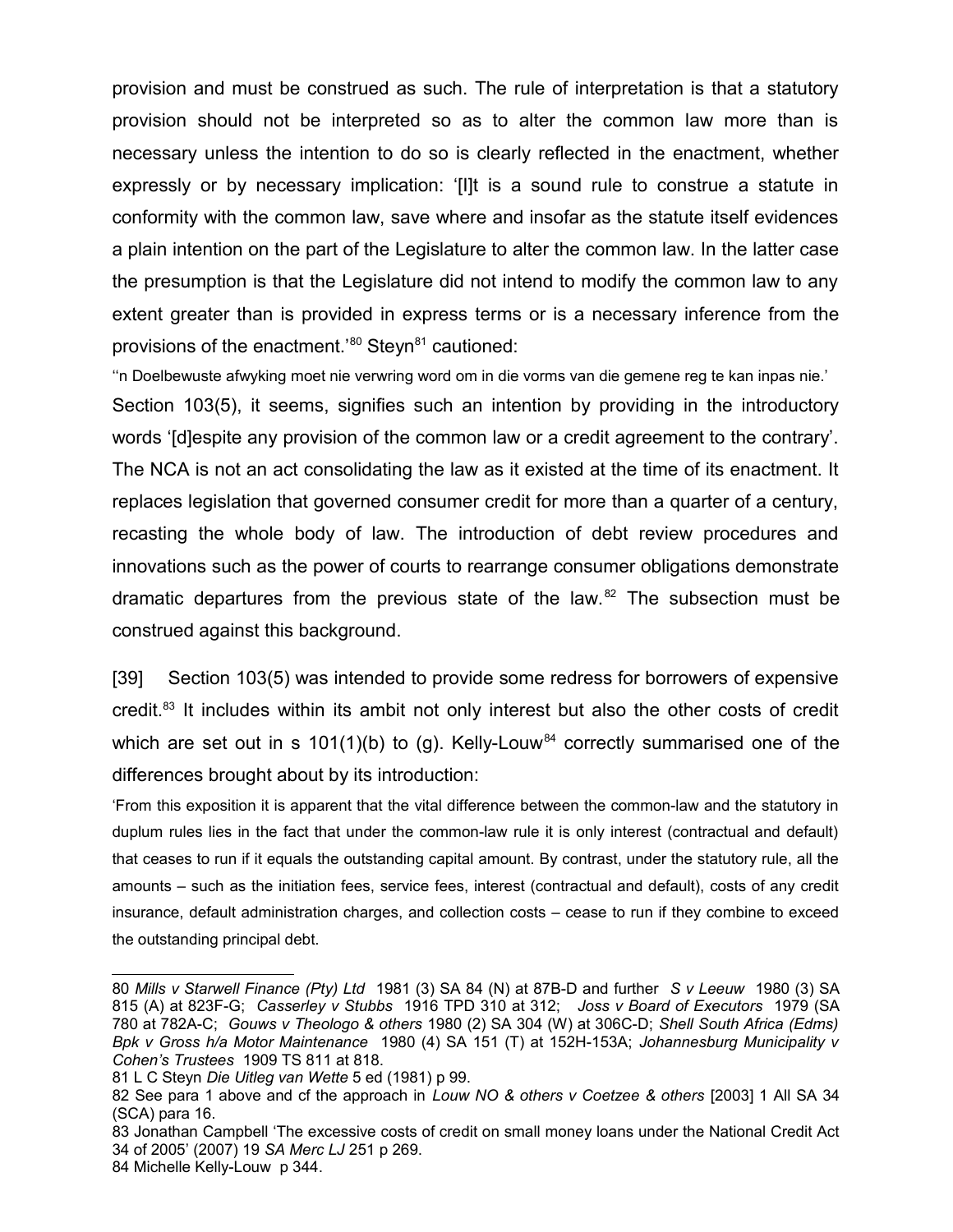Clearly the statutory in duplum rule offers better consumer protection than its common-law counterpart. However, the statutory rule has worsened the position of credit providers.'

[40] The court a quo granted the declarator sought by the Credit Regulator. Each of the appellants advanced a different construction of s 103(5) and suggested variations of the declarator made. The variations are mainly directed at preserving the common law rule that payments of arrear and unpaid interest decrease the amount of interest owing and allow interest to run again up to the amount of the capital. They, however, require words to be read into the section that are simply not there. Nedbank emphasised the words 'accrue ... in aggregate', submitting that the section was intended to clarify and codify the *in duplum* rule. It amended the rule by including the costs of credit in calculating the double and by setting the limit as the unpaid balance of the principal debt 'as at the time that the default occurs'. Nedbank appears to have conceded that the suspension of the rule *pendente lite* was done away with by s 103(5). Relying on *Margo & another v Gardner & another; Gardner & another v Margo & another [85](#page-20-0)* where the common law rule was said to entail 'prevent[ing] unpaid interest from accruing further once it reache[d] the unpaid capital amount', it argued that no further charges will accrue for as long as the accumulated charges equalled the unpaid capital. If payment is thereafter made, the credit provider must appropriate it in terms of s 126(3) and should this result in the aggregate being less than the unpaid capital interest will accrue again. Had the legislature intended to depart radically from the common law it would, so the argument went, have used clearer language. On behalf of Nedbank a reformulation of the declarator was suggested to read as follows:

'On a proper interpretation of s 103(5) ... the amounts referred to in ss 101(1)(b) to (g) which accrue during the period of default cease to accrue further when but only for as long as the total of the unpaid amounts which have so accrued equal the unpaid balance of the principal debt under the credit agreement in question as at the time the default occurred.'

<span id="page-20-0"></span>[41] On behalf of First Rand reliance was also placed on s 126(3). It was submitted that this section makes no difference between payments made during the time of default and the time when the consumer is not in default. Thus, so the argument proceeded, the credit provider may again charge interest until the double is reached. Referring to the presumption that the legislature did not intend to modify the common law to a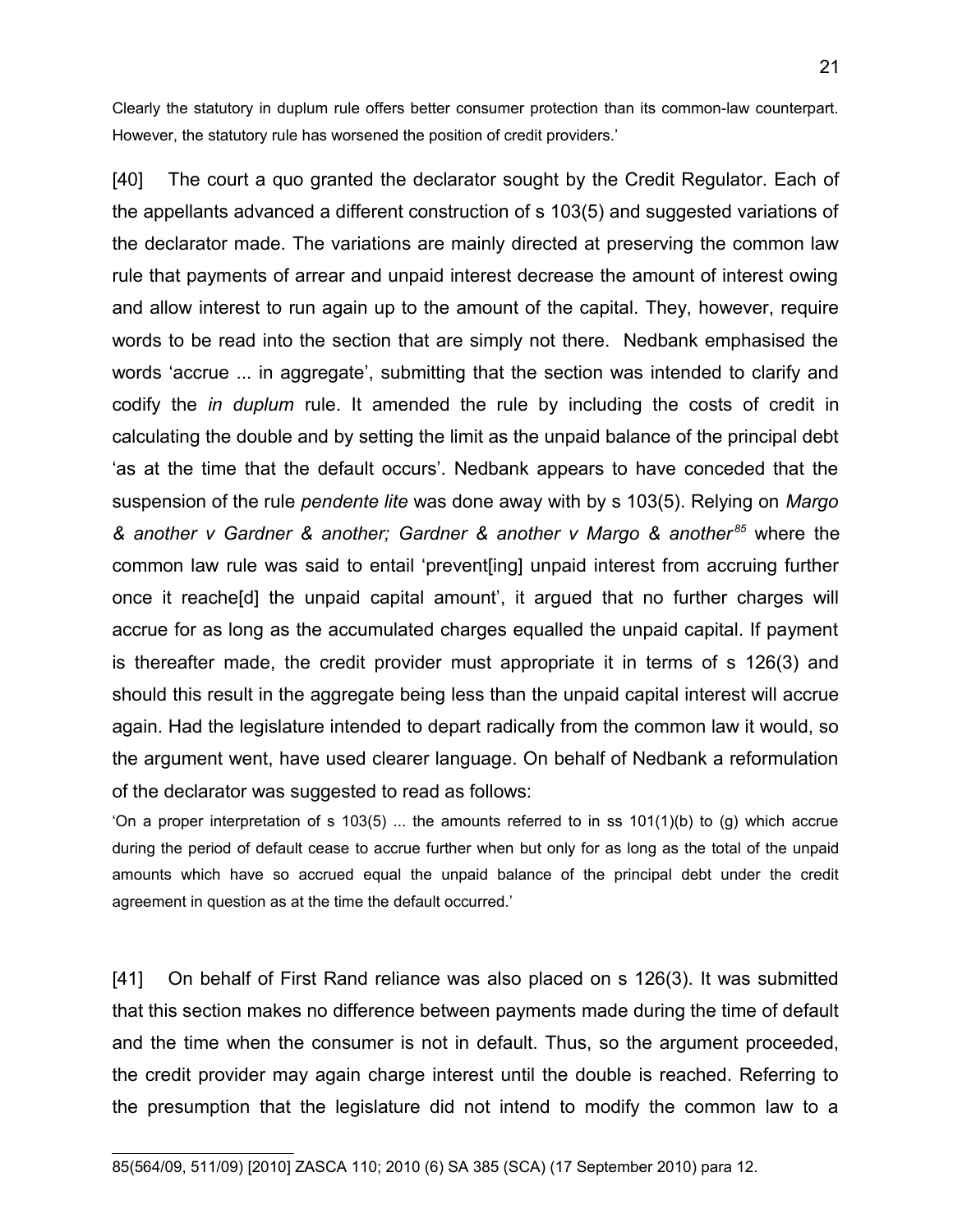greater extent than is provided in express terms or is a necessary inference, a recasting of the declarator in the following terms was sought:

 $1.1$  once the costs of credit referred to in Section  $101(1)(b)$  to (g) equal the outstanding principal debt as at the date of default, such costs may once again accrue to an amount not exceeding the outstanding principal debt at the date of default in circumstances where a defaulting consumer during a period of default makes payments on his account, thereby reducing the costs of credit to below the proscribed threshold;

1.2 its operation is suspended pendente lite upon service of the initiating process and that once judgment has been granted, the costs of credit referred to in Section 101(1)(b) to (g) may run until it reaches the double of the capital amount in terms of the judgment.

 [42] On behalf of Standard Bank it was argued that the word 'accrue' in s 103(5) should be given the narrow meaning of 'due and payable' and not the wider one of 'entitled to'. In developing this argument reference was made to *Cactus Investments (Pty) Ltd v Commissioner for Inland Revenue*<sup>[86](#page-21-0)</sup> where the meaning of the word 'accrued to' for the purposes of s 5(1) of the Income Tax Act 58 of 1962 was considered. The court in that case accepted that it meant 'has become entitled to'.<sup>[87](#page-21-1)</sup> The court held that at common law, unless the parties otherwise agree, a lender of money became entitled to interest, payable at a future date, the moment he advances the funds to the borrower although the interest is only payable on a future date. Gross income includes not only income actually received but also rights of a non-capital nature, such as the interest under consideration, which accrued during the tax year and are capable of being valued in money.<sup>[88](#page-21-2)</sup> It was submitted on behalf of Standard Bank that s  $103(5)$  operated as a moratorium on the payment of the costs of credit listed in s 101(1), whilst the consumer was in default but that it did not affect the underlying obligation (ie the credit agreement) to make full payment in future. It sought a declaration in the following terms:

'The proper interpretation of section 103(5) of the NCA, read with sub-sections 101(1)(b) to (g), is that the section operates as a moratorium against payments whilst the consumer is in default, but does not affect an underlying obligation to make full payment in the future of the underlying obligation once the consumer is no longer in default.'

This interpretation, it was suggested, would give a consistent meaning to the different charges that may be recovered by the credit provider under s 101(1) and effect to the intention of the legislature, that all responsible consumer obligations be satisfied eventually: s 103(5) does not affect the underlying obligation to make payment of the

<span id="page-21-2"></span><span id="page-21-1"></span><span id="page-21-0"></span><sup>86</sup> [1999] 1 All SA 345 (A). See also *Lategan v Commissioner for Inland Revenue* 1926 CPD 203 at 209; *Commissioner for Inland Revenue v Delfos* 1933 AD 242 at 251. 87 At 3350a-b. 88 At 349b-j.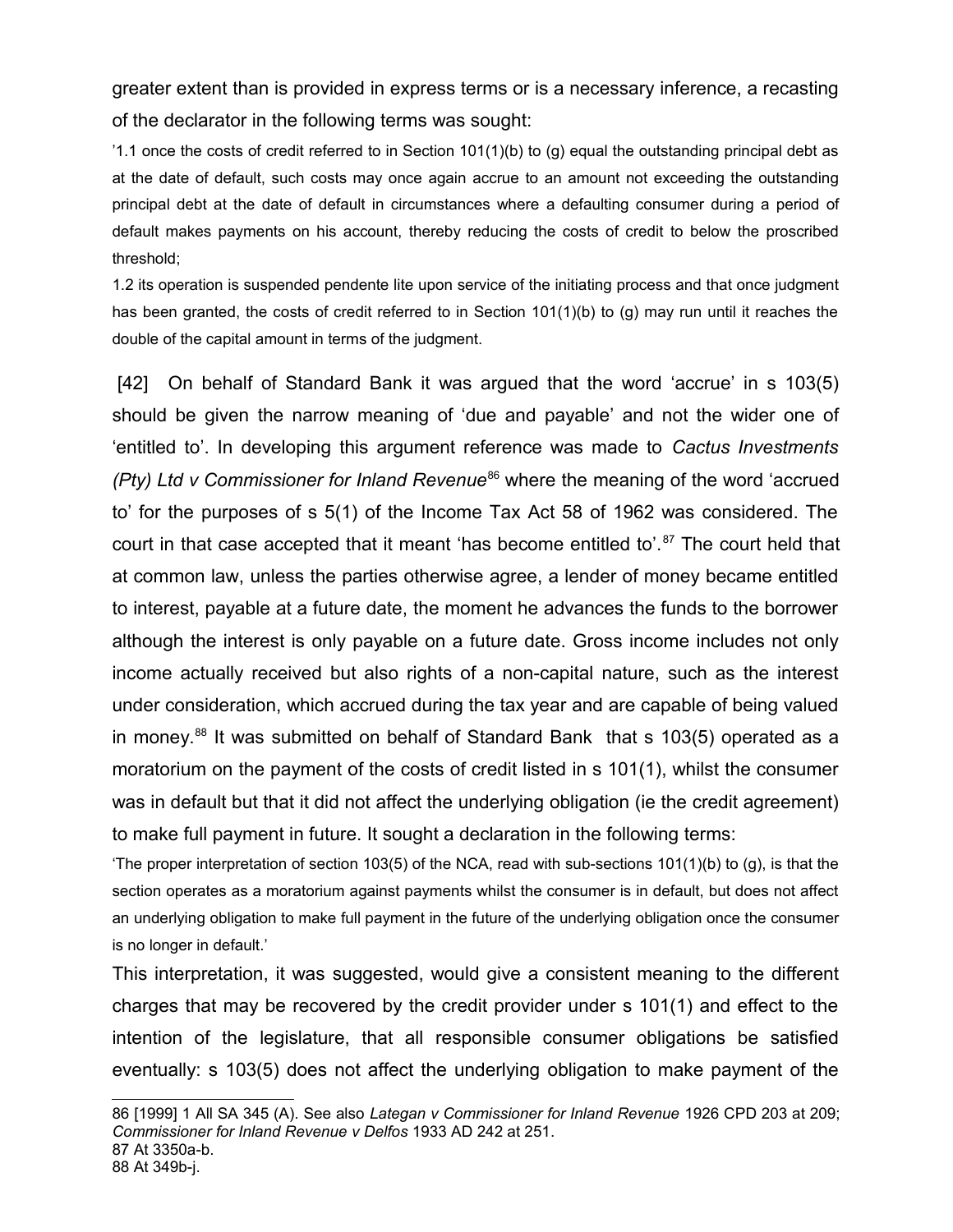different charges. What is affected is the time they fall due and the time is extended for the benefit of the consumer. 'Accrue', it was submitted, could not have the wider meaning of 'has become entitled to' because the right to receive interest accrues prior to the default.

[43] On behalf of ABSA s 126(3) was invoked and it was argued that payments made during default would prevent the aggregate amount of the costs of credit from reaching the unpaid balance of the principal debt with the result that arrear interest and other charges could accumulate from time to time. It was argued that s 103(5) must be construed in conformity with the common law. Following this approach it was submitted that a declarator in the following form should have been made:

 $'(b)$  once the total charges referred to in section 101(1)(b) to (g), less any payment made by the consumer while in default, equal the amount of the unpaid balance of the principal debt as at the time that the default occurred, no further charges may be levied while such default persists.

c) Once the total charges referred to in section  $101(1)(b)$  to (g), less any payment made by the consumer while in default, equal the amount of the unpaid balance of the principal debt as at the time that the default occurred, payments made by the consumer thereafter during the period of default do not have the effect of permitting the credit provider to charge further interest while such default persists.'

[44] The appeal by Onecor follows very much the same approach by considering the extent to which s 103(5) departed from the common law. The argument distinguished between two or more 'notional accounts' to which payments had to be allocated. The word 'aggregate', it was suggested, meant no more than that for *in duplum* purposes the credit provider must debit all of the different items in s 101(1)((b) to (g) to the notional interest account. The submission was made that the legislature had not expressed an intention 'clearly, unambiguously and beyond reasonable doubt' to encroach on further rights of the credit providers whose rights were already curtailed by the common law rule. It was submitted that, on a linguistic interpretation, s 103(5) left unaffected the common law rule that once interest is paid it runs again up to the amount of the outstanding capital. Nor did the section abolish the common law rule that the running of interest is suspended *pendente lite*.

[45] The objects of the NCA include 'encouraging responsible borrowing, avoidance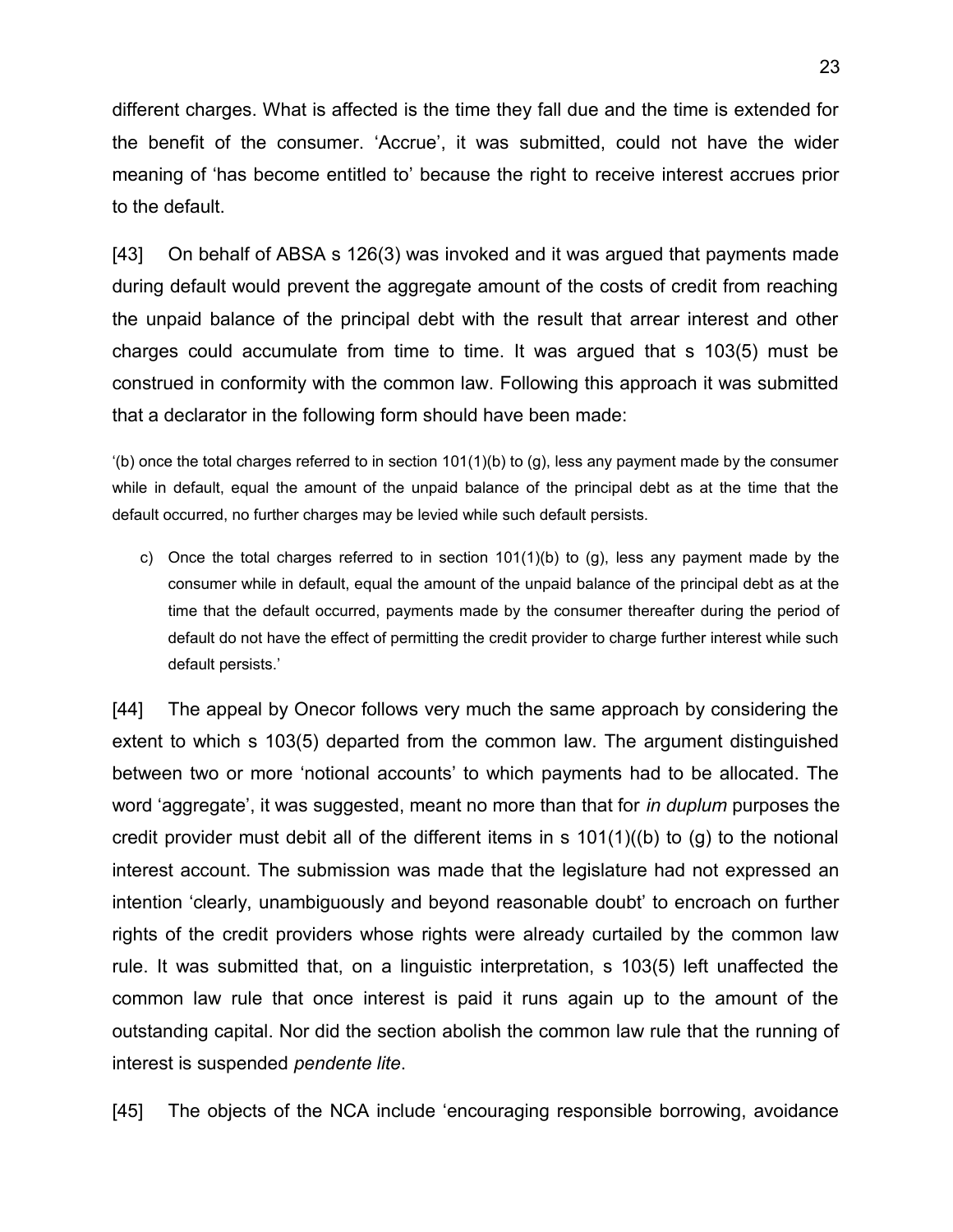of over-indebtedness and fulfilment of financial obligations by consumers'.<sup>[89](#page-23-0)</sup> It seeks to promote equity in the credit market by 'balancing the respective rights and responsibilities of credit providers and consumers',<sup>[90](#page-23-1)</sup> and promotes responsibility in the credit market by providing for a consistent system of debt restructuring, enforcement and judgment 'which places priority on the eventual satisfaction of all responsible consumer obligations under credit agreements.'[91](#page-23-2)

[46] Accepting these objects, the question to be asked is what the 'responsible consumer obligations' are. Section 100(1) provides that a credit provider must not charge an amount to, or impose a monetary liability on, a consumer in respect of:

'(a) a credit fee or charge prohibited by this Act;

(b) an amount of a fee or charge exceeding the amount that may be charged consistent with this Act;

(c) an interest charge under a credit agreement exceeding the amount that may be charged consistent with this Act; or

(d) any fee, charge, commission, expense or other amount payable by the credit provider to any third party in respect of a credit agreement, except as contemplated in section 102 or elsewhere in this Act.'

[47] The interest that may be charged under a credit agreement must therefore be 'consistent' with the Act. Section 103 contains the provisions relating to interest. It follows that any interest charged must be 'consistent' with s 103. Section 103 thus expressly forms part of the credit agreement and defines the obligations of the parties. The 'responsible consumer obligations' must, it follows, be construed with reference to s 103. Section 103(5), in accordance with this approach, specifically provides '[d]espite any provision of the common law *or a credit agreement to the contrary*'. (My emphasis.) There is thus no contractual entitlement to interest (or to the other charges) except as allowed for by s 103. The intention of the legislature could not have been expressed in clearer terms. Section 103(5) does not merely give rise to a 'moratorium' on payments whilst the consumer is in default but indeed determines the latter's obligations under the credit agreement.

[48] Section 126(3) provides for the appropriation of payments: first, to due or unpaid interest charges; secondly, to due or unpaid fees or charges; and thirdly to the principal debt. This provision takes the matter no further. While it is correct that this section makes no distinction between payments before and after default it cannot affect the

<span id="page-23-0"></span><sup>89</sup> Section 3(c)(i).

<span id="page-23-1"></span><sup>90</sup> Section 3(d).

<span id="page-23-2"></span><sup>91</sup> Section 3(h).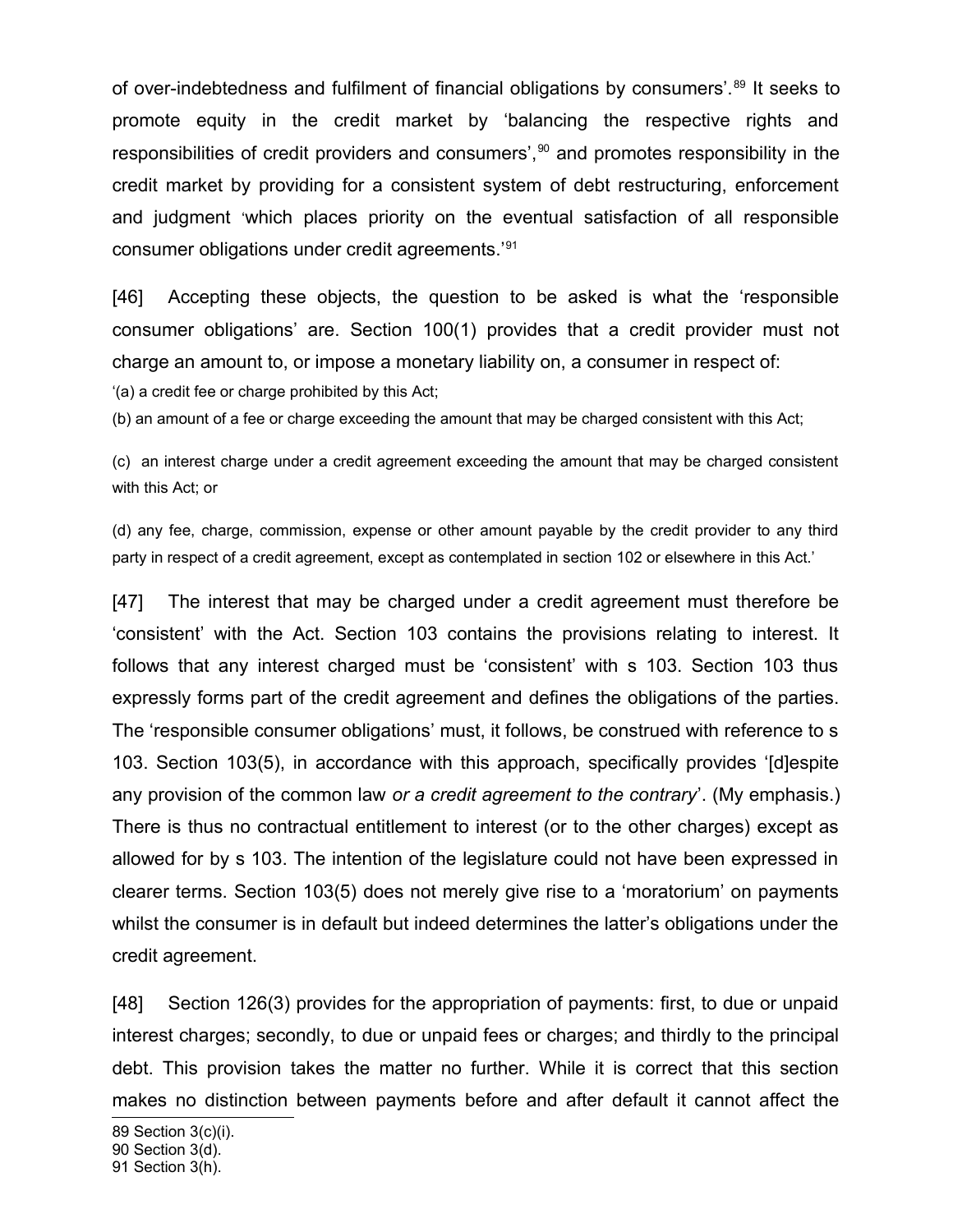question whether a particular charge has 'accrued'. Payments during the time of default cannot revive obligations that never 'accrued'. Any payment made during the time of default which does not have the effect of ending the default simply reduces the outstanding principal debt.

[49] Much has been said about the word 'accrue', which is a word often encountered in the context of the common law *in duplum* rule where reference is made to the accumulation of arrear and unpaid interest. $92$  But the word must be construed in the context of the statute under consideration.<sup>[93](#page-24-1)</sup> The word 'accrue' would not usually be

used in the context of a fee such as the 'initiation fee' in s 101(1)(b) or a 'service fee' in s 101(1)(c) or the 'cost of any credit insurance' in s 101(1)(e) or 'default administration charges' in s 101(1)(f) or 'collection costs' in s 101(1)(g). One would rather refer to a fee that is earned or costs that are incurred or charges that are levied. However, s 103(5) does not provide that the fees, costs and charges 'accrue', but that the 'amounts contemplated in section  $101(1)(b)$  to  $(g)$ , that is the amounts in respect of the fees, costs and charges, may not 'accrue' in aggregate to more than the stated limit, viz the amount of the principal debt at the time of default. This is really the point in issue: these amounts 'accrue' whether they are paid or not. Section 103(5) makes no distinction between paid and unpaid charges. These amounts will only 'accrue' if the credit provider has a contractual right to them. Once the amounts referred to in s 101(1)(b) to (g) that accrue during the period of default, whether or not they are paid, equal in aggregate the unpaid balance of the principal debt at the time the default occurs, no further charges may be levied. It is not that a moratorium against payment is introduced by s 103(5): no amount in respect of the fees, costs and charges may 'accrue' any further. Put differently, no enforceable right to the charges outlined in s 101(1)(b) to (g)

<span id="page-24-0"></span><sup>92</sup> See eg *Commercial Bank of Zimbabwe Ltd v M M Builders & Suppliers (Pvt) Ltd & others and Three Similar Cases* 1987 (2) SA 285 (ZHC) where it is said at 303C that 'interest, whether it accrues as simple or as compound interest, ceases to accumulate upon any amount of capital owing'. In *Margo* para 12 it was said that the common-law rule 'prevents unpaid interest from accruing further, once it reaches the unpaid capital amount'.

<span id="page-24-1"></span><sup>93</sup> *Petker v Makda* 1956 (1) SA 26 (SR) at 27H-28C. In *Black's Law Dictionary* 9ed the second meaning of 'accrue' is given as 'To accumulate periodically' and under 'interest' 'accrued interest' is referred to as '[i]nterest that is earned but not yet paid…'. *The Oxford Universal Dictionary Illustrated* (1965) refers to 'accrue' as (1) 'To fall … as a natural growth or increment; to come to an accession or advantage'; (2) 'To arise or spring … as a natural growth or result. Used esp. of interest …'. And further: 'interest begins to [accrue] from the moment … hence accrued interest … an accumulation by growth …'.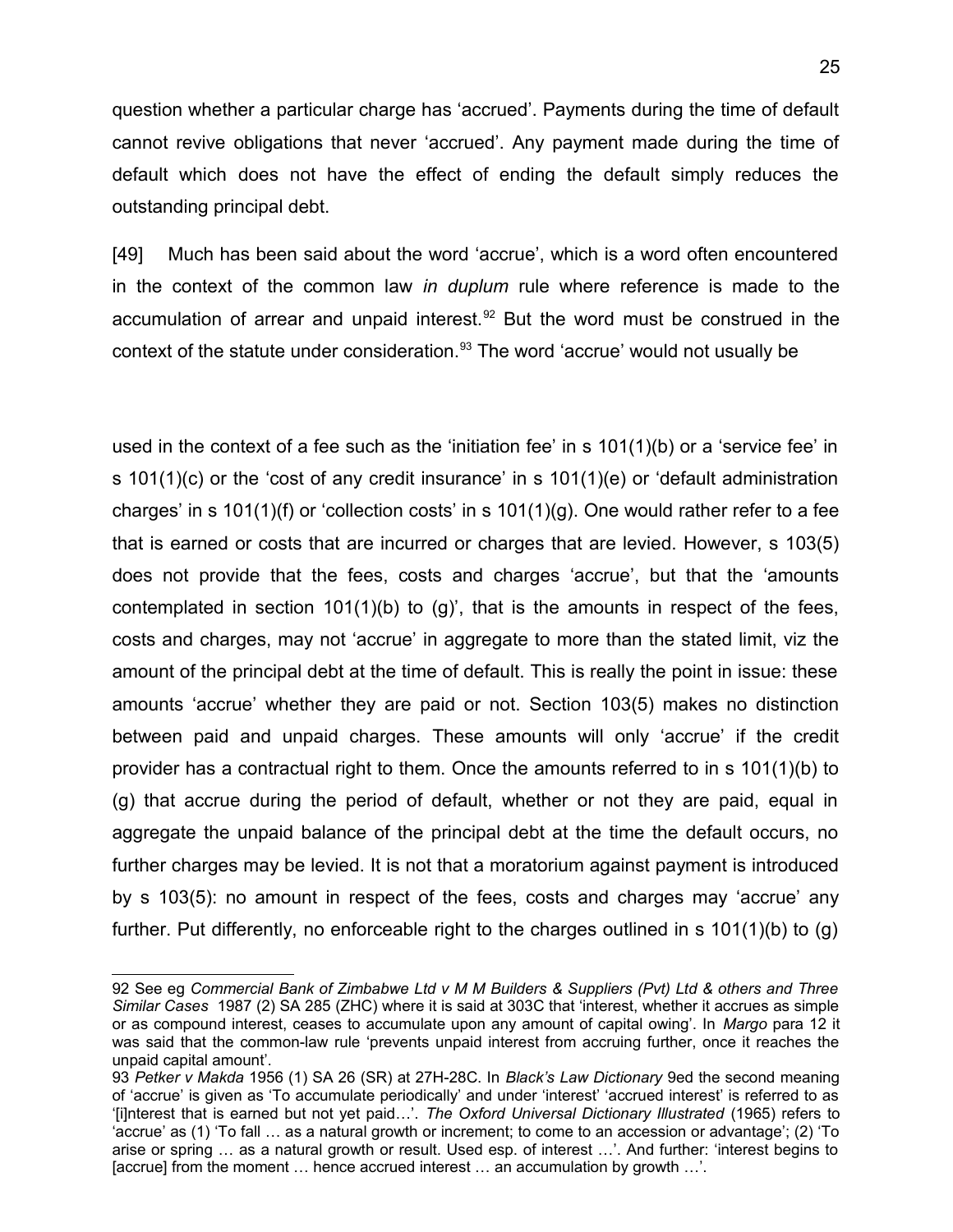thereafter arises. This, it seems, is the meaning of the word used in cases on the common law rule.<sup>[94](#page-25-0)</sup> The words of s 103(5) simply do not allow for a different construction. If all the legislature intended was a restatement of the *in duplum* rule it would have said so and would not have included the introductory words to the subsection. It follows that Du Plessis J was correct to make the declaratory order in respect of s 103(5). The legislature had in mind the protection of the consumer who may, under the common law rule, end up by paying much more that the capital originally owing.

[50] It follows that the Credit Regulator's appeal and the other appeals should all be dismissed. No order for costs was sought.

All the appeals are dismissed.

F R MALAN JUDGE OF APPEAL

 $\frac{1}{2}$ 

<span id="page-25-0"></span><sup>94</sup> See notes 71, 72 and 93 above.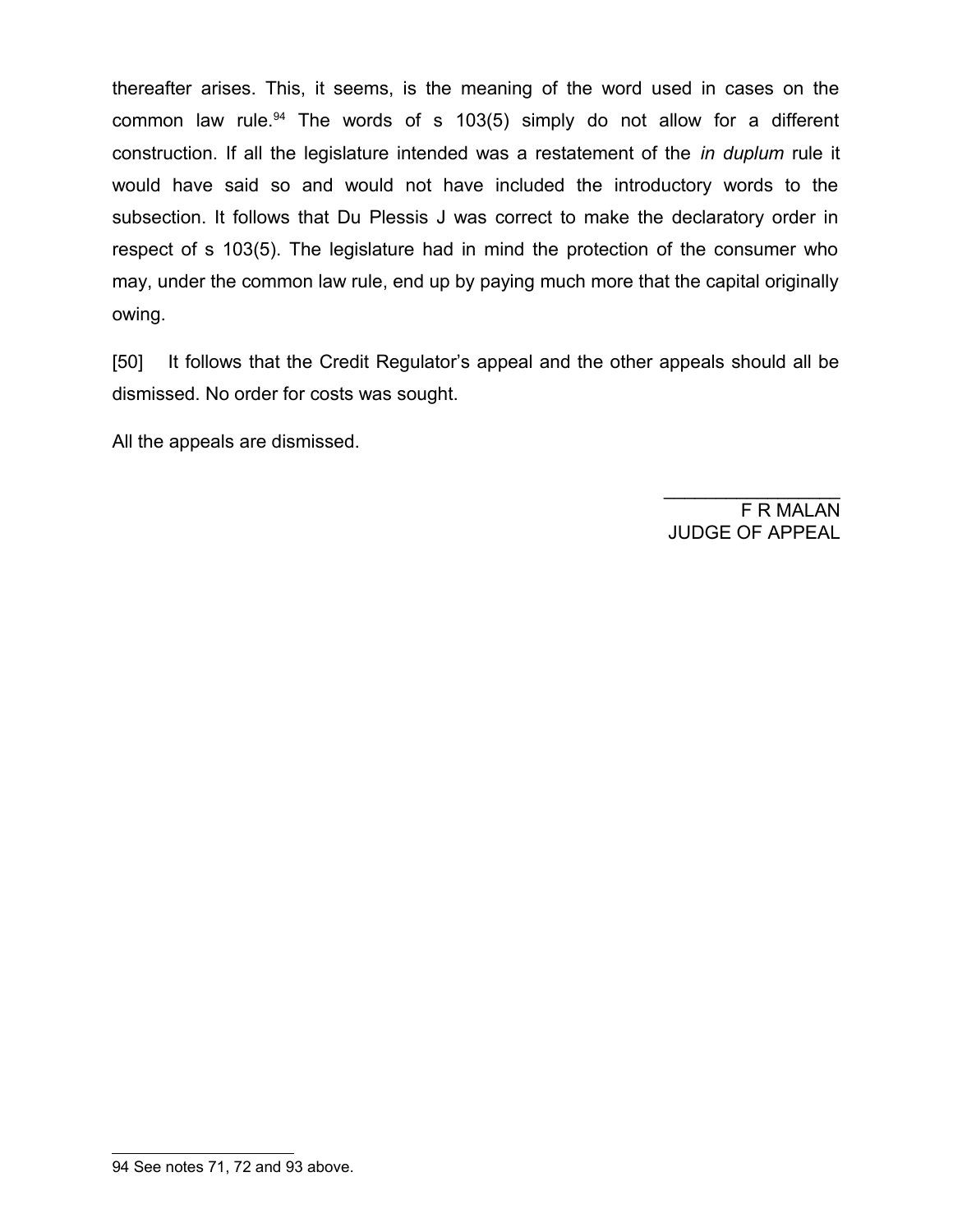### APPEARANCES:

| Appellant (National Credit Regulator): |            | C D A Loxton SC<br>M A Chohan                |                                                                                            |  |
|----------------------------------------|------------|----------------------------------------------|--------------------------------------------------------------------------------------------|--|
| 1 <sup>st</sup> Respondent:            |            | O Rogers SC                                  |                                                                                            |  |
| 2 <sup>nd</sup> Respondent:            | G Faber SC | N Konstantinides                             |                                                                                            |  |
| 3rd Respondent:                        |            | M Kuper SC<br>J Cane                         |                                                                                            |  |
| 4 <sup>th</sup> Respondent             |            | D E van Loggerenberg SC<br>G H Meyer         |                                                                                            |  |
| 5 <sup>th</sup> Respondent             |            | K J Kemp SC                                  |                                                                                            |  |
| 6 <sup>th</sup> Respondent             |            | P F Louw SC<br>S G Gouws                     |                                                                                            |  |
| Instructed by:                         |            | Van der Spuy Attorneys<br>Cape Town          | $(1st$ Appl Case 662/09)<br>(1 <sup>st</sup> Resp Case 500/10)                             |  |
|                                        |            | Hill McHardy & Herbst<br><b>Bloemfontein</b> |                                                                                            |  |
|                                        |            | <b>Werksmans Attorneys</b><br>Sandton        | (3rd & 6 <sup>th</sup> Appl Case<br>662/09)<br>(3rd & 6 <sup>th</sup> Resps Case<br>500/10 |  |
|                                        |            | Symington & De Kok<br>Bloemfontein           |                                                                                            |  |
|                                        |            | Van Hulsteyns Attorneys<br>Sandton           | (2 <sup>nd</sup> Appl Case 662/09l)<br>(2 <sup>nd</sup> Resp Case 500/10)                  |  |
|                                        |            | Rossouws Attorneys<br>Bloemfontein           |                                                                                            |  |
|                                        |            | Jay Mothobi Inc<br>Rosebank                  | (4 <sup>th</sup> Appl Case 662/09)<br>(4 <sup>th</sup> Resp Case 500/10                    |  |